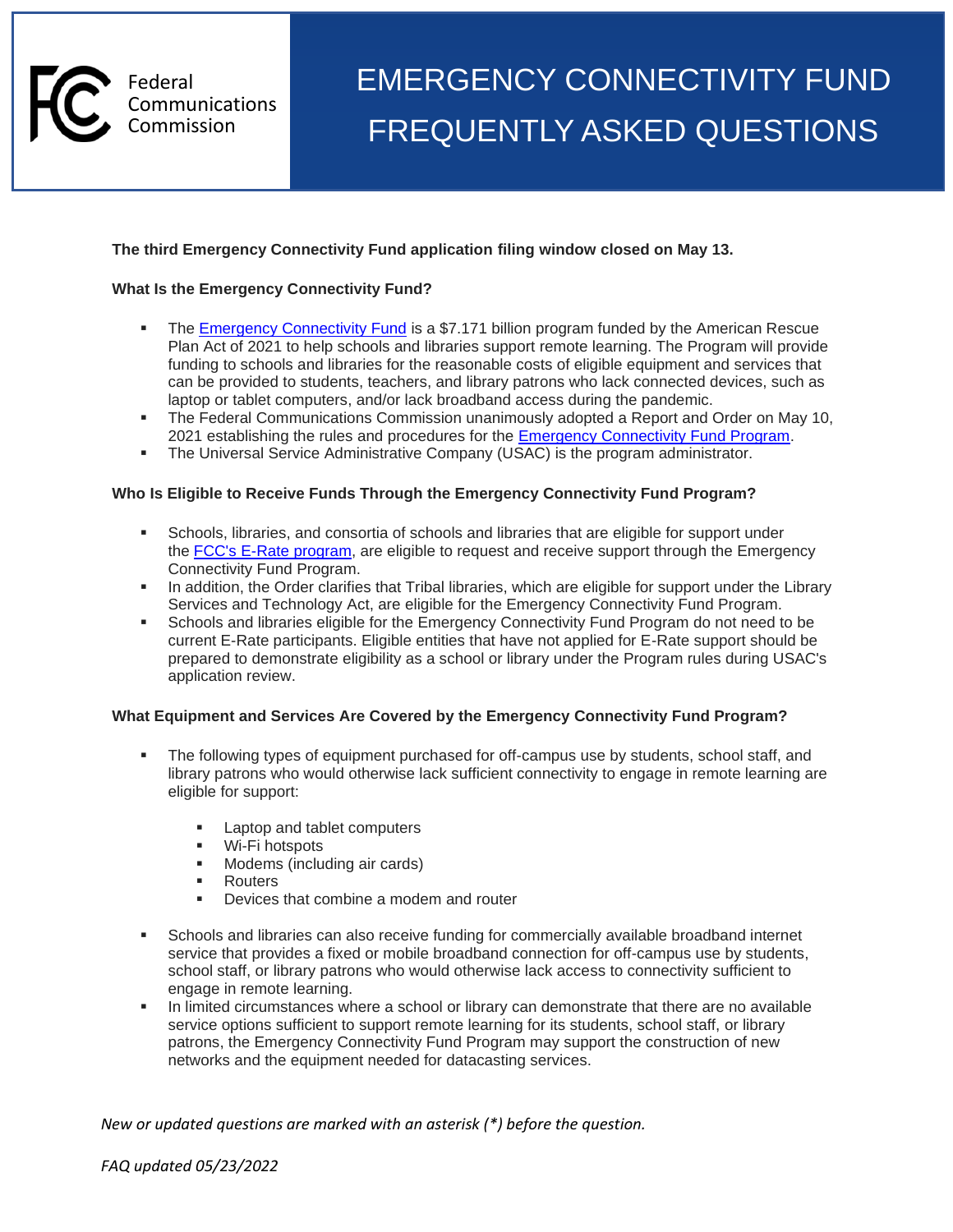**EXECT:** Review the [Eligible Services List](https://www.fcc.gov/sites/default/files/ecf_esl.pdf) for additional guidance on the equipment and services eligible for funding under the Emergency Connectivity Fund Program.

# **What Can a School or Library Expect After Applying?**

- The initial application filing window closed on August 13, 2021, the second application filing window closed on October 13, 2021, and the third application filing window closed on May 13, 2022.
	- During the first two application filing windows, applicants could submit requests for funding to purchase eligible equipment and up to a maximum of 12 months of services received between July 1, 2021 and June 30, 2023.
	- **•** During the third application filing window, applicants could submit requests for funding to purchase eligible equipment and up to a maximum of 12 months of services received between July 1, 2022 and December 31, 2023.
- **USAC and the FCC will review and process applications on a rolling basis.**
- Applicants and their service providers will receive a Funding Commitment Decision Letter (FCDL) approving or denying funding requests.
- **■** Participants can request certain changes to their funding requests and request reimbursement through the ECF Portal. For details on next steps, participants may refer to the request for reimbursement checklist for [applicants](https://www.emergencyconnectivityfund.org/applicants/request-for-reimbursement-ecf-fcc-form-472-bear-checklist/) or [service providers](https://www.emergencyconnectivityfund.org/service-providers/request-for-reimbursement-ecf-fcc-form-474-spi-checklist/) (invoicing on behalf of applicants). For more information about the Post-Commitment and Reimbursement processes, visit [emergencyconnectivityfund.org.](https://www.emergencyconnectivityfund.org/)
- Detailed information on the status of Emergency Connectivity Fund applications is available in the [Open Data](https://www.emergencyconnectivityfund.org/open-data/) Platform, including applicant details, requested funds, individual product or service details, funding commitment and disbursement information.
- Current funding commitment information is available at [https://www.fcc.gov/ecf-current-funding](file:///C:/ecf-current-funding-commitments)[commitments.](file:///C:/ecf-current-funding-commitments)

# **Eligible Entities**

# **2.1 Q: Will the ECF Program support installation and configuration performed by a third-party vendor that is different from the vendor that sold the equipment to the applicant?**

A: No. Installation and configuration costs will only be eligible for ECF support if they are provided by the same vendor that is providing the eligible equipment.

# **2.2 Q: Do eligible connected devices need to be capable of connecting to a cellular service (LTE or 5G)?**

A: No. While laptop computers and tablet computers must be capable of connecting to broadband internet in order to be eligible for funding as a connected device, they do not need to be capable of connecting via a cellular service. We expect the connected devices to be Wi-Fi enabled and able to support video conferencing platforms and other software necessary to ensure full participation in remote learning.

# **2.3 Q: Are Chromebooks and iPads eligible as connected devices?**

A: Yes. Applicants may request ECF support for Chromebooks, iPads and other laptops or tablets. We expect these devices to be Wi-Fi enabled and able to support video conferencing platforms and other software necessary to ensure full participation in remote learning. Chromebooks may be requested under the laptop equipment category.

*New or updated questions are marked with an asterisk (\*) before the question.*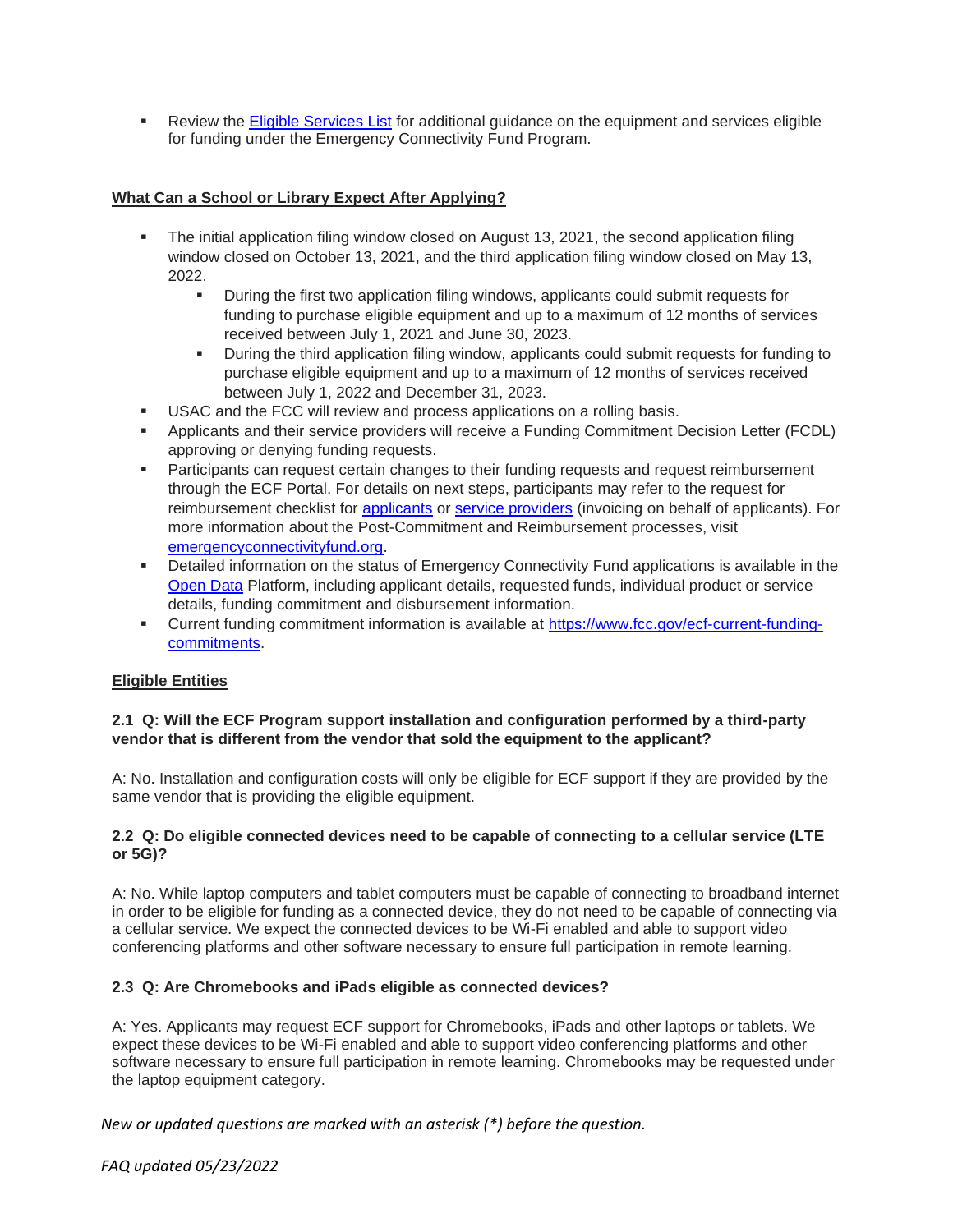# **2.4 Q: Is a license to use a connected device eligible for ECF support?**

A: Licenses, software, content filtering and security services included in the price of the connected devices are eligible for support and do not require cost allocation. However, separately priced licenses are ineligible for ECF funding.

ECF support for connected devices is capped at \$400 per device, even if the base price includes the cost of licenses, software, or content filtering and security services.

# **2.5 Q: Do the eligible equipment and services need to have been purchased and received after the start date of the relevant funding period?**

A: Equipment and services may have been ordered before the start date of the funding period for the applicable filing window (i.e., July 1, 2021 for the first or second application filing windows or July 1, 2022 for the third application filing window), but they cannot be received, delivered, or paid for before that start date. Note: There is an exception for monthly services that were prepaid prior to the adoption of the ECF Order and for leased devices arrangements contracted prior to the start of a funding period (see FAQs 2.5A and 2.6 below).

#### **2.5a Q: Our school entered into a three-year lease agreement for laptop computers before the start date of the funding period to support online learning during the pandemic. Since we will continue to be paying for them during the funding cycle for the ECF program, do they qualify for this program?**

A: Yes. Applicants may request support for up to a maximum of 12 months of recurring services delivered within the relevant funding period.

- First and second window applicants may request support for up to a maximum of 12 months of recurring services delivered between July 1, 2021 and June 30, 2023 (see [DA 22-176\)](https://www.fcc.gov/document/wcb-extends-ecf-service-delivery-date-june-30-2023).
- Third application filing window funding requests may seek support for up to a maximum of 12 months of recurring services delivered between July 1, 2022 and December 31, 2023 (see [DA](https://www.fcc.gov/document/fcc-announces-third-ecf-application-window)  [22-309\)](https://www.fcc.gov/document/fcc-announces-third-ecf-application-window).

\*\*Please see FAQ 9.6a for additional information on the extended service delivery date and the invoice filing deadline applicable to first and second window ECF funding requests and see FAQ 9.6 for information on the service delivery date and the invoice filing deadline applicable to third window ECF funding requests.

#### **2.6 Q: Are monthly services that were prepaid prior to the adoption of the ECF Order eligible, such as when an applicant prepaid for a multiyear contract in 2020?**

A: In some situations, applicants may request funding for up to a maximum of 12 months of services delivered within the relevant funding period, including services that were prepaid prior to the ECF Order adoption on May 10, 2021, if they can demonstrate that the services were purchased to meet unmet student, school staff, or library patron needs.

- First and second window applicants may request funding for up to a maximum of 12 months of services delivered between July 1, 2021 and June 30, 2023 (see [DA 22-176\)](https://www.fcc.gov/document/wcb-extends-ecf-service-delivery-date-june-30-2023).
- Third window applicants may request funding for up to a maximum of 12 months of services delivered between July 1, 2022 and December 31, 2023 (see [DA 22-309\)](https://www.fcc.gov/document/fcc-announces-third-ecf-application-window).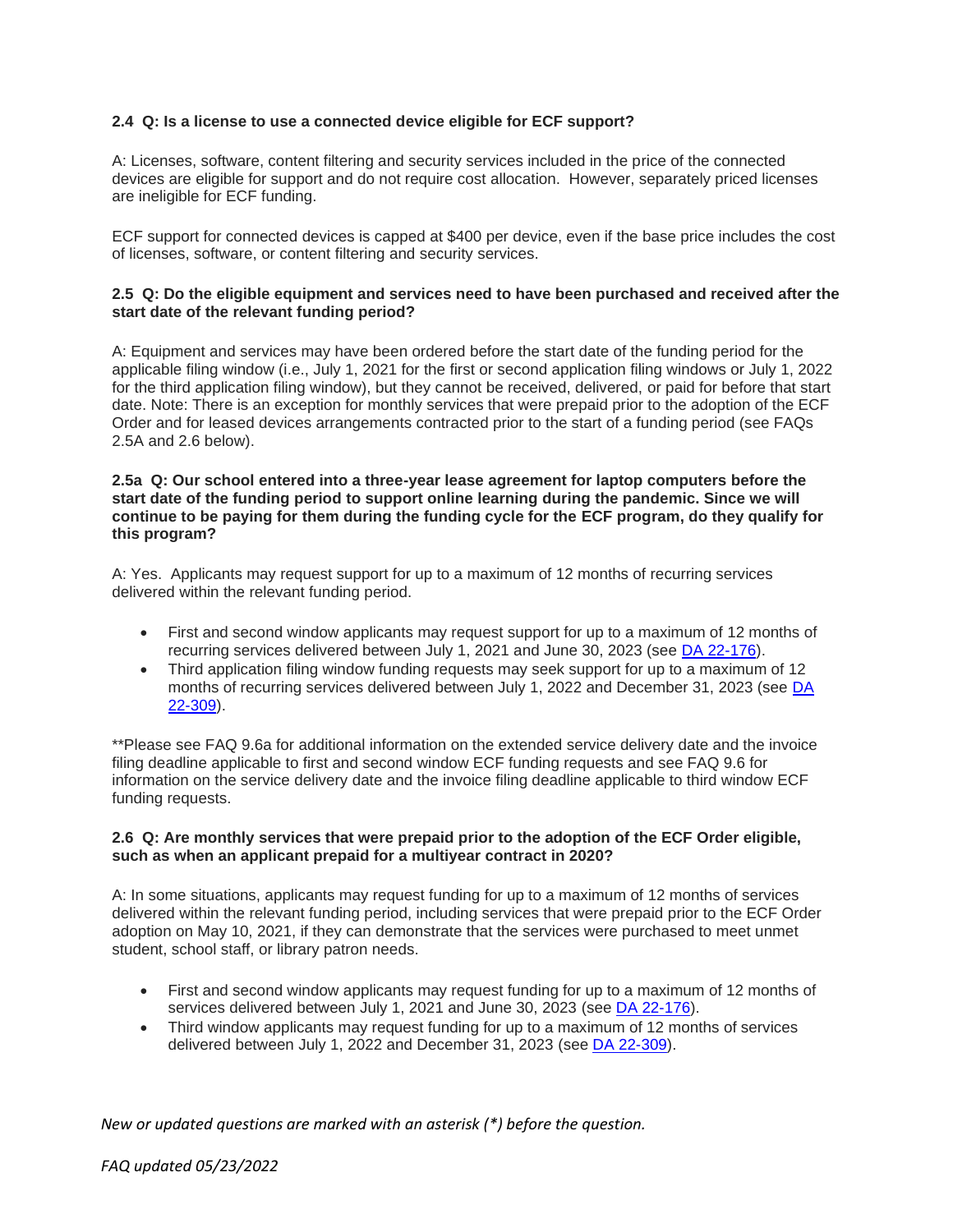Such applicants may not seek reimbursement until after the services have been delivered. Prepaid equipment is ineligible for ECF support during the first, second, and third application filing windows, which are limited to equipment and services received, delivered, and paid for after the start date of the relevant funding period (i.e., July 1, 2021 for first and second window ECF funding requests or July 1, 2022 for third window ECF funding requests).

# **2.7 Q: Can applicants pay upfront and seek support for multiyear contracts (e.g. the 2021-22 and 2022-23 school years)?**

A: No. Applicants may only request support for up to a maximum of 12 months of services delivered within the relevant funding period.

- First and second window applicants may only request support for up to a maximum of 12 months of services delivered between July 1, 2021 and June 30, 2023 (see [DA 22-176\)](https://www.fcc.gov/document/wcb-extends-ecf-service-delivery-date-june-30-2023).
- Third window applicants may only request support for up to a maximum of 12 months of services delivered between July 1, 2022 and December 31, 2023 (see [DA 22-309\)](https://www.fcc.gov/document/fcc-announces-third-ecf-application-window).

Similarly, a school cannot seek funding for multiple years of an equipment lease. Approved applicants may not seek reimbursement until after the services have been delivered.

\*\*Please see FAQ 9.6a for additional information about the extended service delivery date and the invoice filing deadline applicable to first and second window ECF funding requests and see FAQ 9.6 for information on the service delivery date and the invoice filing deadline applicable to third window ECF funding requests.

# **2.8 Q: We bought Wi-Fi hotspots in early 2021. Can we request ECF support for the monthly service costs?**

A: Yes. Applicants may request support for the monthly service costs for up to a maximum of 12 months of recurring services delivered within the relevant funding period, but the cost of the Wi-Fi hotspots themselves is not eligible if they were received prior to the start of the relevant funding period.

- For first and second window ECF funding requests, up to a maximum of 12 months of recurring services delivered between July 1, 2021 and June 30, 2023 are eligible (see [DA 22-176\)](https://www.fcc.gov/document/wcb-extends-ecf-service-delivery-date-june-30-2023).
- For the third window ECF funding requests, up to a maximum of 12 months of recurring services delivered between July 1, 2022 and December 31, 2023 are eligible (see [DA 22-309\)](https://www.fcc.gov/document/fcc-announces-third-ecf-application-window).

# **2.9 Q: Can applicants lease connected devices?**

A: Yes, connected devices may be leased, but the cost of the leased devices must be reasonable. USAC will carefully review requests for leased devices to ensure the costs are reasonable compared to the \$400 limit for purchasing a connected device.

#### **2.10 Q: Commercially available fixed or mobile broadband internet access services are eligible for ECF support. Does that mean that the services purchased must also be available to the general public?**

A: No. To be eligible for ECF support, commercially available broadband services must be available for purchase, but they do not have to be available to the general public. For example, services purchased through bulk purchasing arrangements are eligible.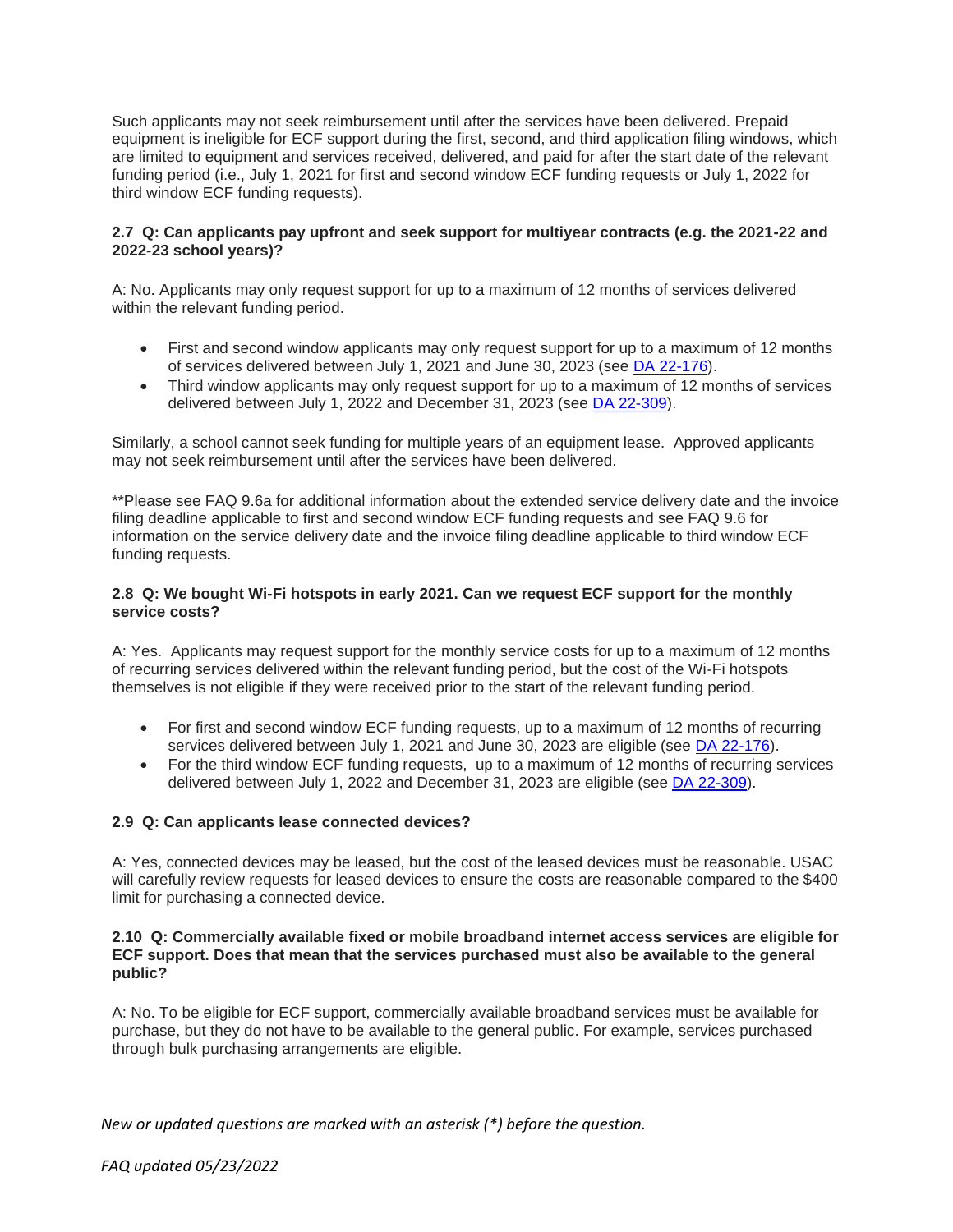#### **2.11 Q: Where there is no commercially available internet access service option, what must an applicant do to seek support for construction of broadband networks?**

A: Only where there is no commercially available internet access service option, applicants may seek support for construction of broadband networks. For network construction, applicants seeking support must:

1. provide clear evidence demonstrating how they determined that an existing fixed or mobile broadband network was or is not available including by seeking service from existing service providers serving the area prior to constructing the network;

2. define the geographic area that will be served and assess the estimated number of students and school staff, or library patrons to be served;

3. certify that they sought such service and providers were unable or unwilling to provide services sufficient to meet the remote learning needs of their students, school staff, or library patrons; and

4. show the construction is completed and services provided within one year of a funding commitment decision.

#### **2.12 Q: Who owns the equipment purchased with ECF support?**

A: Schools and libraries, as the applicants, will own the equipment purchased with ECF support.

#### **2.13 Q: What if an applicant previously signed a multiyear contract (that includes this coming school year)? Can they apply for the services for this coming school year from the preexisting contract?**

A: For first and second window ECF funding requests, based on an Order issued February 22, 2022 [\(DA](https://www.fcc.gov/document/wcb-extends-ecf-service-delivery-date-june-30-2023)  [22-176\)](https://www.fcc.gov/document/wcb-extends-ecf-service-delivery-date-june-30-2023) extending the service delivery date for certain services and equipment, applicants may seek reimbursement for up to a maximum of 12 months of recurring services that will be delivered between July 1, 2021 and June 30, 2023 based on a preexisting contract, if they are being provided to students, school staff, or library patrons with unmet needs.

During the third application filing window, based on a Public Notice issued March 23, 2022 [\(DA 22-309\)](https://www.fcc.gov/document/fcc-announces-third-ecf-application-window), applicants may seek reimbursement for a maximum of 12 months of recurring services that will be delivered between July 1, 2022 and December 31, 2023 based on a preexisting contract, if they are being provided to students, school staff, or library patrons with unmet needs.

\*\*Please see FAQ 9.6a for additional information about the extended service delivery date and the invoice filing deadline applicable to first and second window ECF funding requests and see FAQ 9.6 for information on the service delivery date and the invoice filing deadline applicable to third window ECF funding requests.

#### **2.14 Q: Are fees for unreturned leased equipment eligible for ECF support?**

A: No. Charges for unreturned leased equipment are ineligible for Emergency Connectivity Fund support. Charges for termination liability (early termination), penalty surcharges and other charges not associated with the purchase of equipment or services are ineligible.

#### **\*2.15 Q: How many months of internet services may I seek reimbursement for?**

*New or updated questions are marked with an asterisk (\*) before the question.*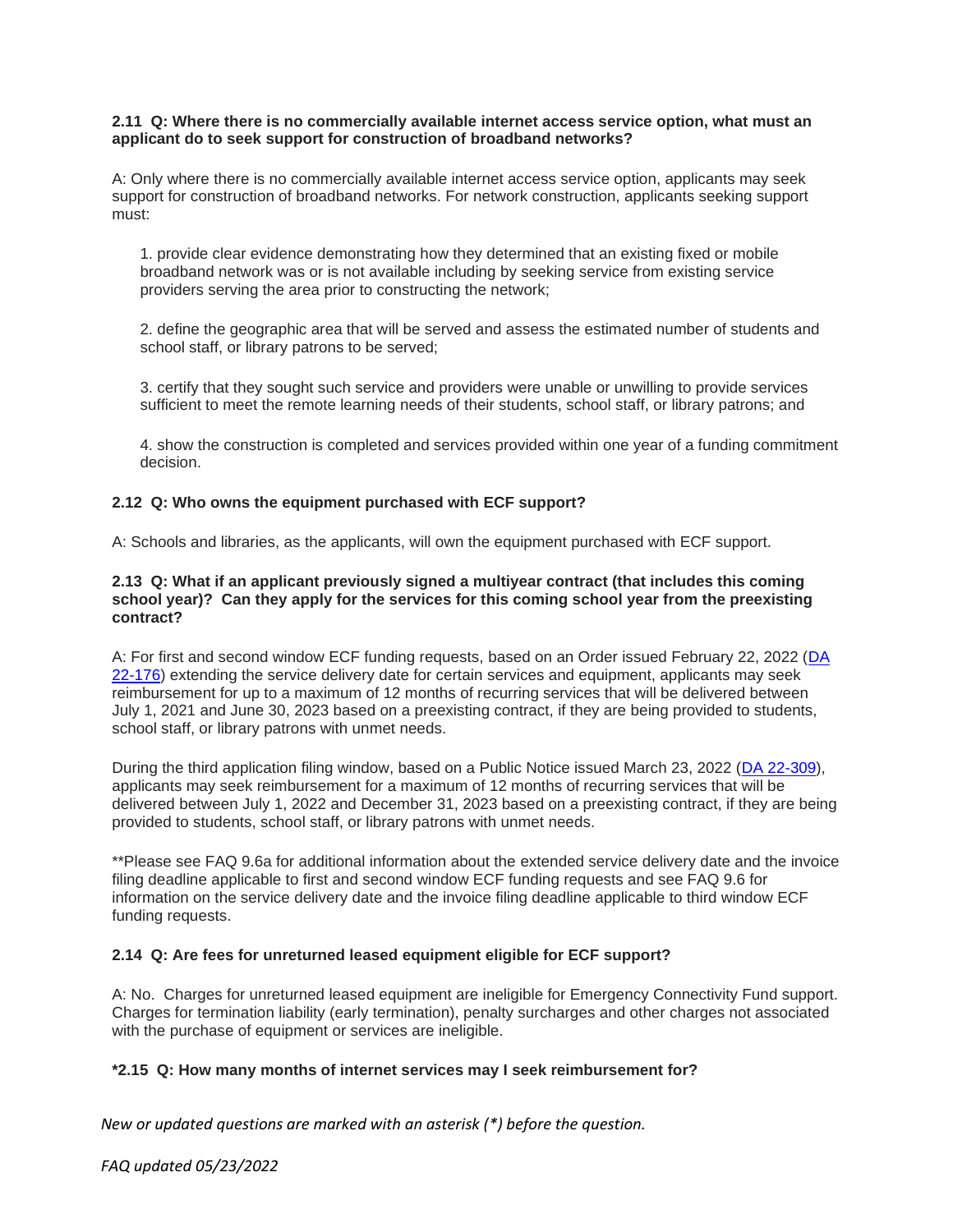A: For first and second window ECF funding requests, based on an Order issued February 22, 2022 [\(DA](https://www.fcc.gov/document/wcb-extends-ecf-service-delivery-date-june-30-2023)  [22-176\)](https://www.fcc.gov/document/wcb-extends-ecf-service-delivery-date-june-30-2023) extending the service delivery date for certain services and equipment, first and second window ECF Internet service funding requests will be reimbursed for up to a maximum of 12 months of services delivered between July 1, 2021 and June 30, 2023. Services delivered after June 30, 2023 are not covered by the first or second window ECF funding requests.

For the third application filing window, based on a Public Notice issued March 23, 2022 [\(DA 22-309\)](https://www.fcc.gov/document/fcc-announces-third-ecf-application-window), third window ECF Internet service funding requests will be reimbursed for up to a maximum of 12 months of services delivered between July 1, 2022 and December 31, 2023. Services delivered after December 31, 2023 are not covered by the third ECF application filing window.\*\*Please see FAQ 9.6a for additional information about the extended service delivery date and the invoice filing deadline applicable to first and second window ECF funding requests and see FAQ 9.6 for information on the service delivery date and the invoice filing deadline applicable to third window ECF funding requests.

#### **2.16 Q: If ECF-supported equipment is considered obsolete after three years, will applicants be required to sustain the monthly cost of the internet service until a Wi-Fi hotspot reaches the threeyear mark?**

A: No. There is no FCC requirement that an applicant pay for monthly service for longer than the amount of time for which it has a funding commitment.

# **2.17 Q: If ECF-supported equipment is considered obsolete after three years, can a school or library repurpose the equipment for solely on-campus usage?**

A: Yes. Obsolete equipment is covered under section 54.1713(b) of the ECF rules.

#### **2.18 Q: Can a school or library keep the money for ECF-supported devices that are sold after the three-year mark?**

A: Yes.

# **2.19 Q: How should applicants request funding for equipment associated with a service request (e.g., a \$5 monthly fee for a modem or Wi-Fi hotspot connected to a broadband service)?**

A: Applicants should work with their service providers to separate the costs of the equipment from the services and submit them on separate funding requests.

# **2.20 Q: Should installation and configuration services for a connected device be a separate line item under the "equipment" FRN?**

A: The installation and configuration should be requested as a separate line item associated with the funding request for the connected device.

# **2.21 Q: Is a bundled three-year warranty that includes accidental damage protection eligible?**

A: The eligible services list states that "[a] manufacturer's multi-year warranty for a period of up to three years that is provided as an integral part of an eligible component, without a separately identifiable cost, is also eligible."

Accidental device protection, or insurance-type warranties, are ineligible.

# *New or updated questions are marked with an asterisk (\*) before the question.*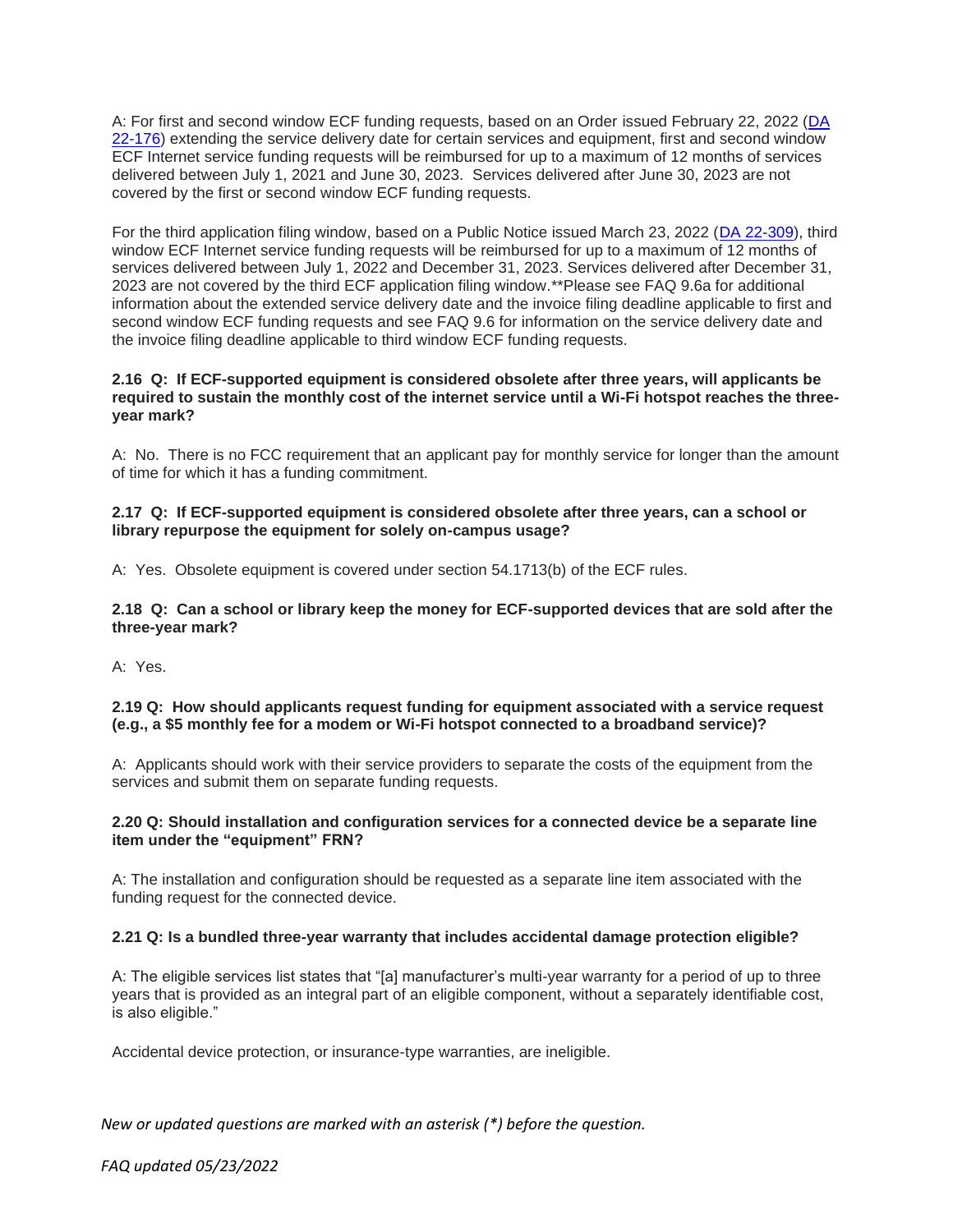## **2.22 Q: For network construction, will service providers be able to request a one-year extension?**

A: Unlike the E-Rate program, there are no exceptions in the ECF program rules allowing USAC to provide service delivery extensions for third-party or self-provisioned networks. If special circumstances warrant it, applicants may file a waiver of the one-year completion date with the FCC.

# **2.23 Q: In light of the extended service delivery date for eligible equipment, other nonrecurring services, and recurring services requested during the first two application filing windows, do the equipment and/or services still need to be purchased by June 30, 2022, or can the eligible equipment and services be purchased after this date?**

A: Eligible equipment, other nonrecurring services, and recurring services that were requested during the first filing windows may now be purchased after the June 30, 2022 date. However, the eligible equipment and services must be received or delivered by June 30, 2023, the updated service delivery date for these first and second ECF window funding requests.

#### **Eligible Locations**

# **3.1 Q: If a school reopens, and students and school staff are attending school in person, is offcampus equipment or service for that student or teacher still eligible for ECF support?**

A: Yes. Such equipment and services are eligible if needed to meet the remote learning needs of students, such as homework, or school staff who would otherwise lack sufficient access to connected devices and/or a broadband internet access connection while off campus.

#### **3.2 Q: In the event that students are attending school in person, can they bring their connected device on campus?**

A: The rules only prohibit schools and libraries from requesting and receiving support for eligible equipment and services purchased for use solely at the school or library, and thus provide flexibility for some on-campus use as long as the eligible equipment and services were purchased primarily to provide off-campus access. Note: Fixed wireless and wireline connections purchased with funding from the ECF may not, however, be similarly used on-campus given that these connections are already eligible for funding under the E-Rate Program.

#### **3.3 Q: Can schools use ECF support for internet service on buses that transport students to and from school?**

A: Yes. Schools may use ECF support for internet service on buses that transport students, whether they are in transit or parked.

#### **3.4 Q: If a school district provides a personal Wi-Fi hotspot and broadband service to a percentage of unserved students for use at home, and if the school district also applies for Wi-Fi hotspots on school buses, is this considered to be a duplicative service?**

A: No, it would not be considered a duplicative service. A school may obtain funding for student hotspots and internet service, as well as hotspots for use on school buses. Schools must certify that they are serving an unmet need at the time they submit their application and be able to provide additional information, if requested

#### **Eligible Uses**

*New or updated questions are marked with an asterisk (\*) before the question.*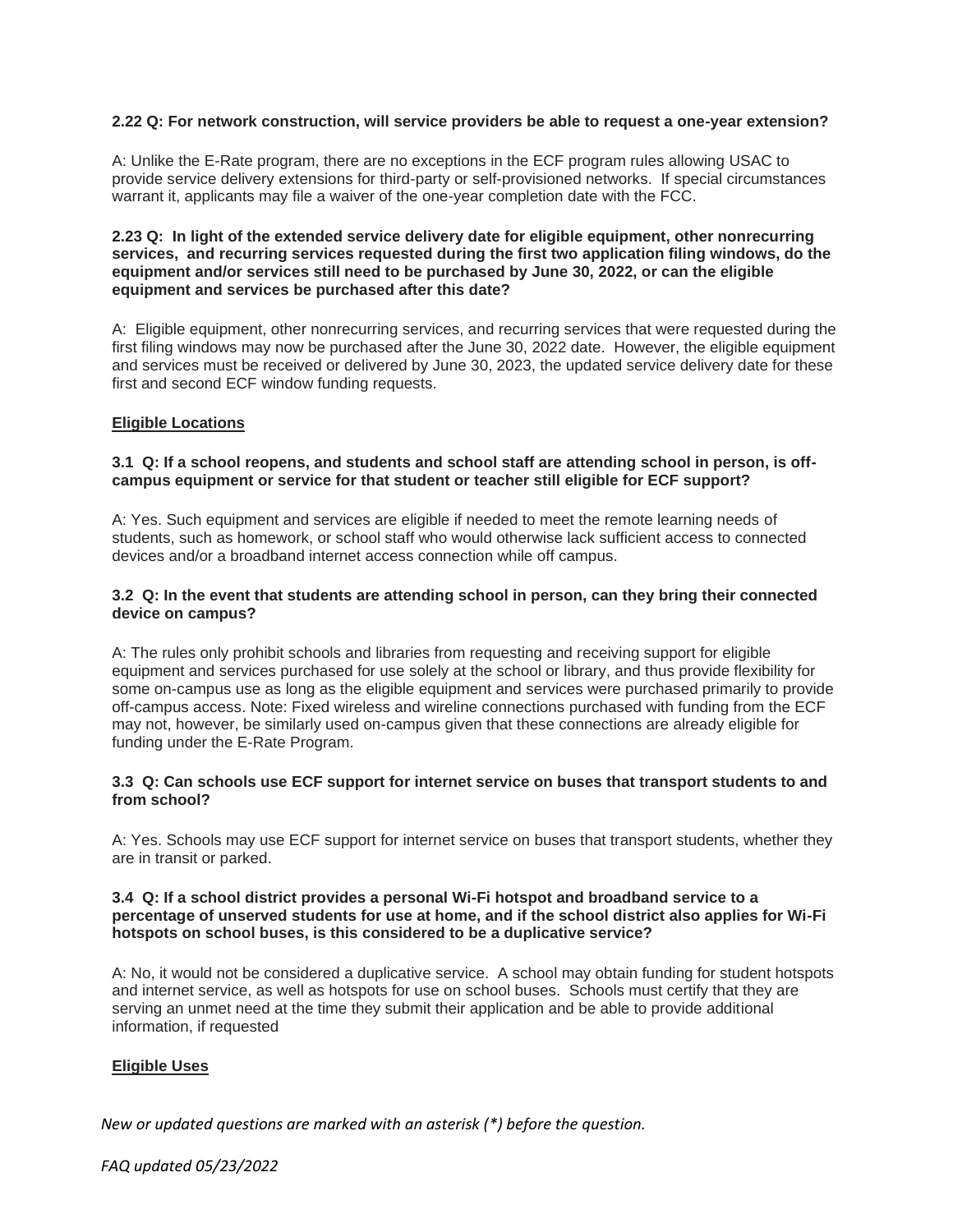# **4**.**1 Q: Which school staff are eligible to receive equipment and services eligible for ECF support?**

A: School staff that provide educational services to students, such as teachers and para-professionals that work with students in the classroom, including the virtual classroom, are eligible to receive ECFfunded equipment and services.

## **4.2 Q: For parked school buses or other multi-user locations, are other members of the community, besides students and school staff, permitted to use the internet access?**

A: No, other members of the community are not permitted to use the services. Internet access must be primarily used for educational purposes and is limited to intended users.

# **4.3 Q: Are library staff eligible users?**

A: While library staff are not explicitly included in the statute, we recognize that most library staff are also library patrons, and we therefore will consider such staff to be library patrons for purposes of the Emergency Connectivity Fund Program if they would otherwise lack access to connected devices and/or broadband connections.

#### **4.4 Q: Can schools request ECF support for a small number of replacement devices that may be needed during the school year?**

A: No. Applicants are limited to reimbursement of one connected device per student and cannot request additional connected devices or other equipment to account for anticipated loss or breakage.

# **4.5 Q: Are libraries limited to lending ECF-funded equipment and services to K-12 students?**

A: No, there is no restriction that library-owned devices be loaned to K-12 students.

\*Learn more about using ECF funds for 1:1 programs and to replace aging devices in questions 6.11 & 6.12 under Unmet Needs

#### **Reasonable Support Amounts**

#### **5.1 Q: What are the reasonable support amounts for eligible equipment?**

- The program will reimburse applicants a maximum of \$400 for each laptop or tablet, and a maximum of \$250 for Wi-Fi hotpots provided to a student, school staff, or library patron.
- **For other eligible equipment and services, the FCC and USAC will review costs to ensure they** are reasonable.

#### **5.2 Q: Can a school or library purchase connected devices that cost more than \$400?**

A: Yes, schools and libraries may buy more expensive laptops, tablets, or Wi-Fi-hotspots, but they can only be reimbursed up to \$400 for each laptop or tablet and up to \$250 for Wi-Fi hotspots provided to a student, school staff, or library patron.

# **5.3 Q: Is the \$250 limit on Wi-Fi hotspots for hardware and monthly services, or just hardware?**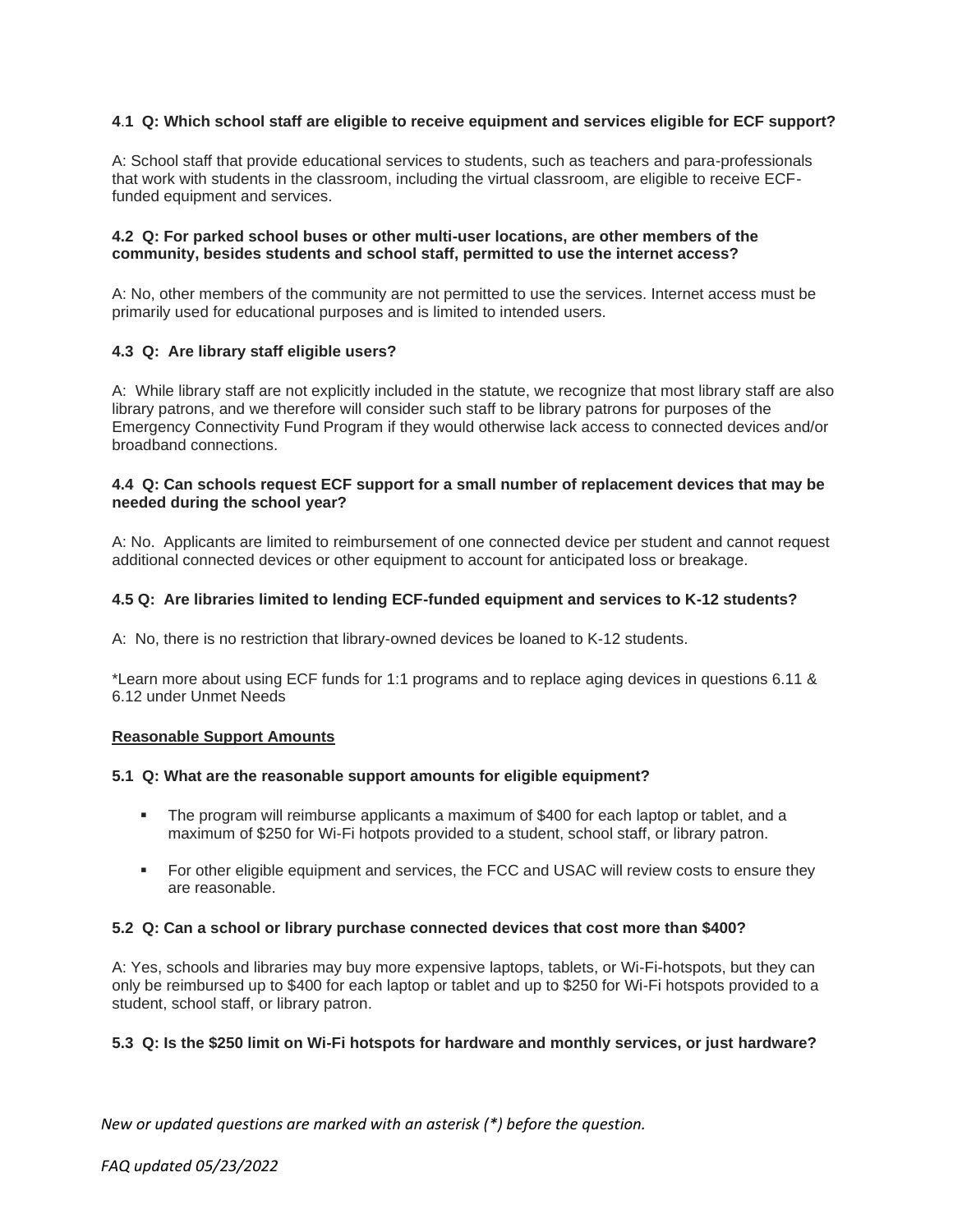A: The \$250 limit is a cap on the hardware cost for a Wi-Fi hotspot provided to a student, school staff, or a library patron. The monthly cost of services must also be reasonable, but is not included in the \$250 limit.

# **5.4 Q: Are monthly services costs limited to \$25 per month?**

A: No. The Order states that services would generally be in the range of \$10 to \$25 per month, but it did not set a maximum support amount in the way that it did for connected devices or Wi-Fi hotspots. USAC will review monthly service costs to ensure that they are reasonable. Applicants should be prepared to justify the service selection process they used and reasonableness of costs, if requested, during the review process.

# **5.5 Q: Can a tablet or laptop that can serve as a connected device and a Wi-Fi hotspot collect both \$400 and \$250 per device?**

A: No, a school or library cannot receive additional funding for a tablet or laptop that can serve as both connected device and a hotspot. It is a connected device subject to the \$400 cap.

# **5.6 Q: Are Wi-Fi hotspots designed for many users, such as on a bus (e.g. 100+ users), limited to \$250?**

A: No, the \$250 limit is a cap on the hardware cost for a Wi-Fi hotspot provided to an individual student, school staff, or a library patron. As with other eligible equipment and services, however, costs must be reasonable. Applicants should explain in their funding request narratives how the multi-user Wi-Fi hotspot is being used or provide an explanation for the higher cost and why the equipment was selected.

# **5.7 Q: What is the process for seeking a waiver of the \$400 limit if the reasonable cost to purchase connected devices for students, school staff, or patrons with disabilities is higher than \$400 and the public interest warrants deviation from the general rule?**

A: Waivers must be requested from the Federal Communications Commission by filing in the FCC's [Electronic Comment Filing System](https://www.fcc.gov/ecfs/filings) (ECFS) in WC Docket No. 21-93. We encourage applicants to file their request for waiver as soon as they are aware of the need, although applicants will have 30 days from the date of the funding commitment decision letter.

Applicants may file a request for waiver of ECF rules before filing an application, however, we remind applicants that applications must be filed by the time the application filing window closes, even if requests for waiver have not been resolved by that date. Applicants may still be approved for funding for up to \$400 per device even if the applicant has or will submit a waiver to request additional funding for the connected devices for use by students, school staff or library patrons with disabilities.

#### **5.8 Q: Are taxes included as part of the \$400 maximum for connected devices?**

A: No. Taxes are not included as part of the \$400 cap for connected devices, but reasonable fees are included within the \$400 capped amount.

#### **5.9 Q: Are taxes included as part of the \$250 maximum for Wi-Fi hotspots?**

A: No. Taxes are not included as part of the \$250 cap for Wi-Fi hotspots, but reasonable fees are included within the \$250 capped amount.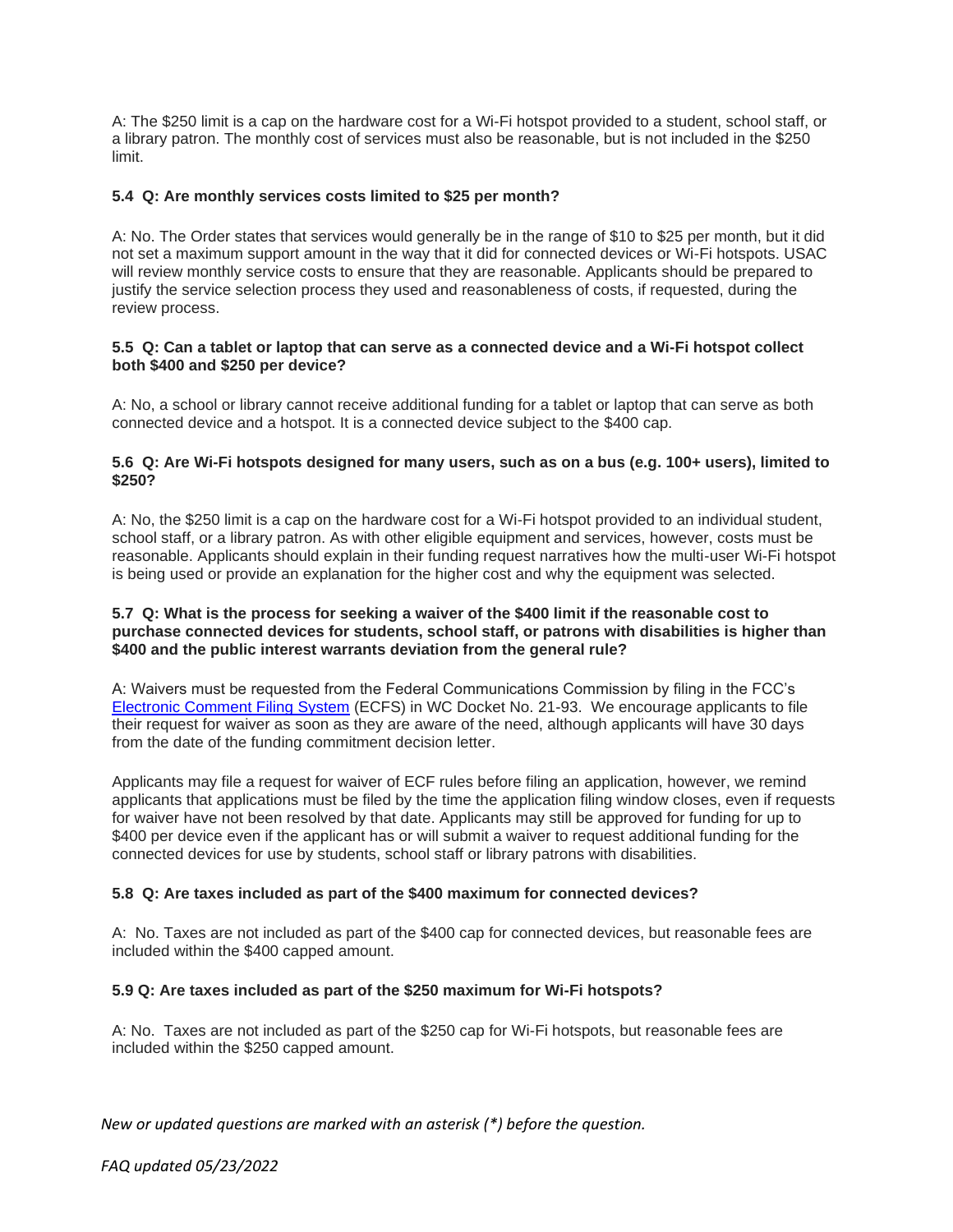# **Unmet Needs**

# **6.1 Q: How should applicants determine their unmet needs?**

A: The FCC has not prescribed a specific way for applicants to go about estimating what they will need to address unmet needs.

In the case of schools, applicants should provide their best estimates about the number of students who did not have access to adequate connected devices, broadband connections, or both when the pandemic began; the number of students who do not currently have adequate access; and how the applicant expects those numbers to change with the requested ECF Program support.

While the FCC has not dictated specific data collection requirements for estimating the unmet need for students, schools must describe how and when they collected the information that they use for the estimates provided in their responses on the application.

There is no such data collection requirement for libraries to estimate the unmet need for library patrons. However, both schools and libraries must certify that they are seeking support for eligible equipment and/or services for students, school staff, and/or library patrons that would otherwise lack adequate access.

We encourage applicants to make their best efforts to estimate what they will need and apply for ECF funding in a timely manner, just as they do for the E-Rate Program.

Applicants may seek funding for only one fixed broadband connection per location and only one connected device and/or Wi-Fi hotspot per student, school staff member or library patron. See question 6.9 to learn more about what schools may need to show unmet need at the different stages of the ECF Program process (e.g., application, invoicing, or audits).

#### **6.2 Q: May a school rely on a survey of its families' access to broadband services and devices, and then extrapolate the results of the survey to estimate the number of devices and Internet service plans to request in their ECF FCC Form 471 application?**

A: Yes, only best estimates of the unmet need are required for schools on their application. It is up to the school to determine how to estimate need. Schools may also be asked to provide documentation to support actual costs of assigned equipment and/or services after funds have been committed.

# **6.3 Q: Is a current survey required or can the school rely on an earlier survey to estimate unmet needs on the ECF FCC Form 471 application?**

A: Only best estimates of the unmet need are required for schools at the time they submit their application. This includes: (1) estimates about the number of students in their school or school district who did not have access to adequate connected devices, broadband connections, or both when the pandemic began; (2) the number of students who do not currently have access to adequate connected devices, broadband internet access connections or both; and (3) how they expect those numbers to change with the receipt of requested ECF support. It is up to the school to determine how to estimate need, and the school can use any method that indicates how the unmet needs during the pandemic were calculated. Here is a link to see the unmet need questions on the application: [https://www.emergencyconnectivityfund.org/ecf-fcc-form-471/entity-information/.](https://www.emergencyconnectivityfund.org/ecf-fcc-form-471/entity-information/)

# **6.4 Q: Do schools need to identify the names of specific students who lack access to a connected device or broadband connectivity on the ECF FCC Form 471 application?**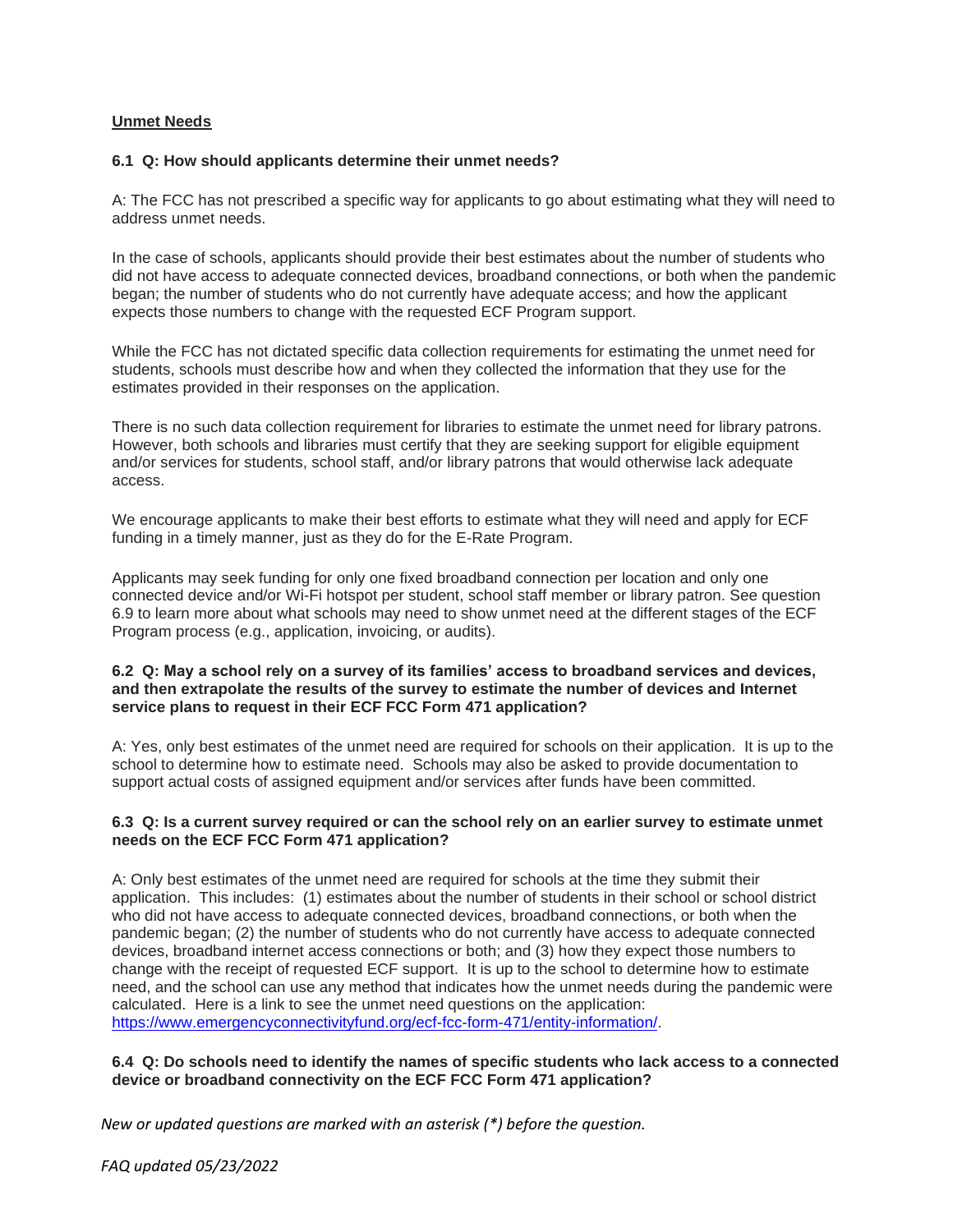A:No.Only best estimates about the number of students who did not have access to adequate connected devices, broadband connections, or both when the pandemic began, as well as the number of students who do not currently have access, are required for schools at the time they submit their application. No personally identifiable information (such as the names of students) should be provided to USAC during the application process.

# **6.5 Q: What does it mean for a household to lack access to broadband? For example, what if the school paid for a student's broadband service using other sources of funding, including federal funding, last year?**

A: The Commission requires applicants to certify on the FCC Form 471 application that they are only seeking support for eligible services provided to students, school staff and library patrons who would otherwise lack broadband services and/or devices sufficient to engage in remote learning. In doing so, the Commission provided schools the discretion to determine whether their students or staff do not have access to adequate broadband connections. Schools and libraries should make a reasonable effort to make such a determination and retain documentation about the basis for doing so.

# **6.6 Q: Does a school need to use a survey to demonstrate unmet need on their application?**

A: No. Schools are required to provide best estimates of the unmet need at the time they submit their application and may use whatever method they deem appropriate for estimating unmet need. The estimates could be based on the results of a survey, but a survey is not required.

#### **6.7 Q: I don't know exactly how many students lack broadband access at home. What should I do?**

A: At the application stage, schools just need best estimates of their unmet need to request funding.

When it is time to invoice, schools may only request ECF reimbursement for services that fulfilled an actual unmet need of a student or staff member, consistent with the application certification. Schools may also be asked to provide documentation to support actual costs of services to those students and staff after funds have been committed.

# **6.8 Q: Could a school district use the district's National School Lunch Program (NSLP) percentage, NTIA's ["Indicators of Broadband Need Map"](https://broadbandusa.ntia.doc.gov/resources/data-and-mapping) or other publicly available data to provide best estimates on its ECF FCC Form 471 application, and then collect a certification from students or staff before seeking reimbursement for the device or service?**

A: Yes. Again, only best estimates of the unmet need are required for schools at the time they submit their application. It is up to the school to determine how to estimate need. Schools may also be asked to provide documentation to support actual costs of assigned equipment and/or services after funds have been committed. A student or staff certification collected after the application but before receiving service/equipment may be an appropriate way to ensure the school is only seeking reimbursement for those students and staff with unmet need.

#### **6.9 Q: What will school applicants need related to unmet need at the different stages of the ECF Program process (e.g., application, invoicing, or audits)?**

A: At the application stage, schools just need best estimates of their unmet need. They may use whatever method they deem appropriate for estimating unmet need and are not required to provide any documentation to support these estimates when they submit their ECF FCC Form 471 application. Here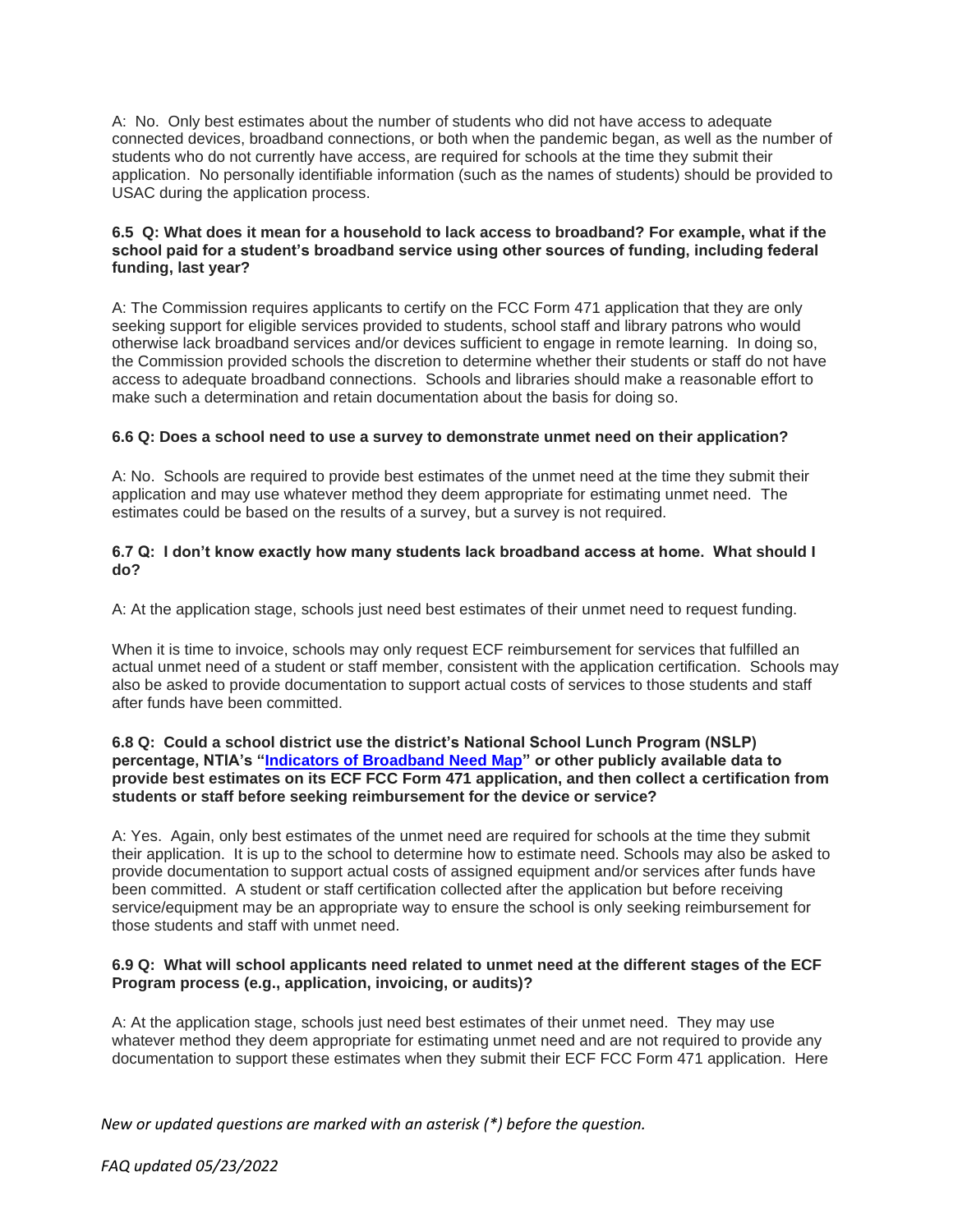is a link to see the unmet need questions for schools on the application: [www.emergencyconnectivityfund.org/ecf-fcc-form-471/entity-information.](https://www.emergencyconnectivityfund.org/ecf-fcc-form-471/entity-information/)

When schools file for reimbursement, they should only request reimbursement for eligible equipment and services provided to students or staff who would otherwise lack broadband services and/or devices sufficient to engage in remote learning. For example, if a school requested ECF funding to support the broadband services at the homes of 100 students based on an estimate of those that lack services, but it determines during the school year that only 90 students have unmet need, the school should only seek reimbursement for the services provided to those 90 students. Schools may also be asked to provide documentation to support actual costs of assigned equipment and/or services after funds have been committed.

All applicants should also maintain documentation supporting their compliance with ECF Program rules and certifications.

#### **6.10 Q: What will library applicants need related to unmet need at the different stages of the ECF Program process (e.g., application, invoicing, or audits)?**

A: At the application stage, libraries may request funding for eligible equipment and services. Like schools, libraries must certify that they are only seeking support to address unmet need, but are not required to provide best estimates of unmet needs on their ECF FCC Form 471 applications.

To ensure libraries are providing eligible equipment and services to patrons with unmet needs, ECF rules require libraries to, on a going forward basis, provide patrons with a copy of an eligible use policy, which explains that the equipment or service is intended for library patrons who do not otherwise have access to equipment or services sufficient to meet the patrons' educational needs, and patrons must sign and return a statement saying they would otherwise lack such access. Documentation supporting these certification statements may be requested to show compliance with ECF rules.

All applicants should also maintain documentation supporting their compliance with ECF Program rules and certifications. Please see FAQ 8.1 for more information about library recordkeeping.

#### **6.11 Q: If a district-owned connected device was assigned to a student, but the device is no longer sufficient to engage in remote learning (for example, a three-year old laptop), can the district request ECF support for a new connected device?**

A: Yes. If a device is no longer sufficient for a student to engage in remote learning, ECF support can be used to provide a new device. Applicants must certify on their funding application that they are only seeking support "for eligible equipment and/or services provided to students and school staff who would otherwise lack connected devices and/or broadband services sufficient to engage in remote learning."

\* This was previously FAQ 4.3.

#### **6.12 Q: Can an applicant request funding for connected devices or Wi-Fi hotspots for all of its students as part of a 1:1 device initiative?**

A: No. Applicants must certify, as part of their funding application, that they are only seeking support for eligible equipment and/or services provided to students and school staff who would otherwise lack access to connected devices or broadband services sufficient to engage in remote learning.

\* This was previously FAQ 4.4.

*New or updated questions are marked with an asterisk (\*) before the question.*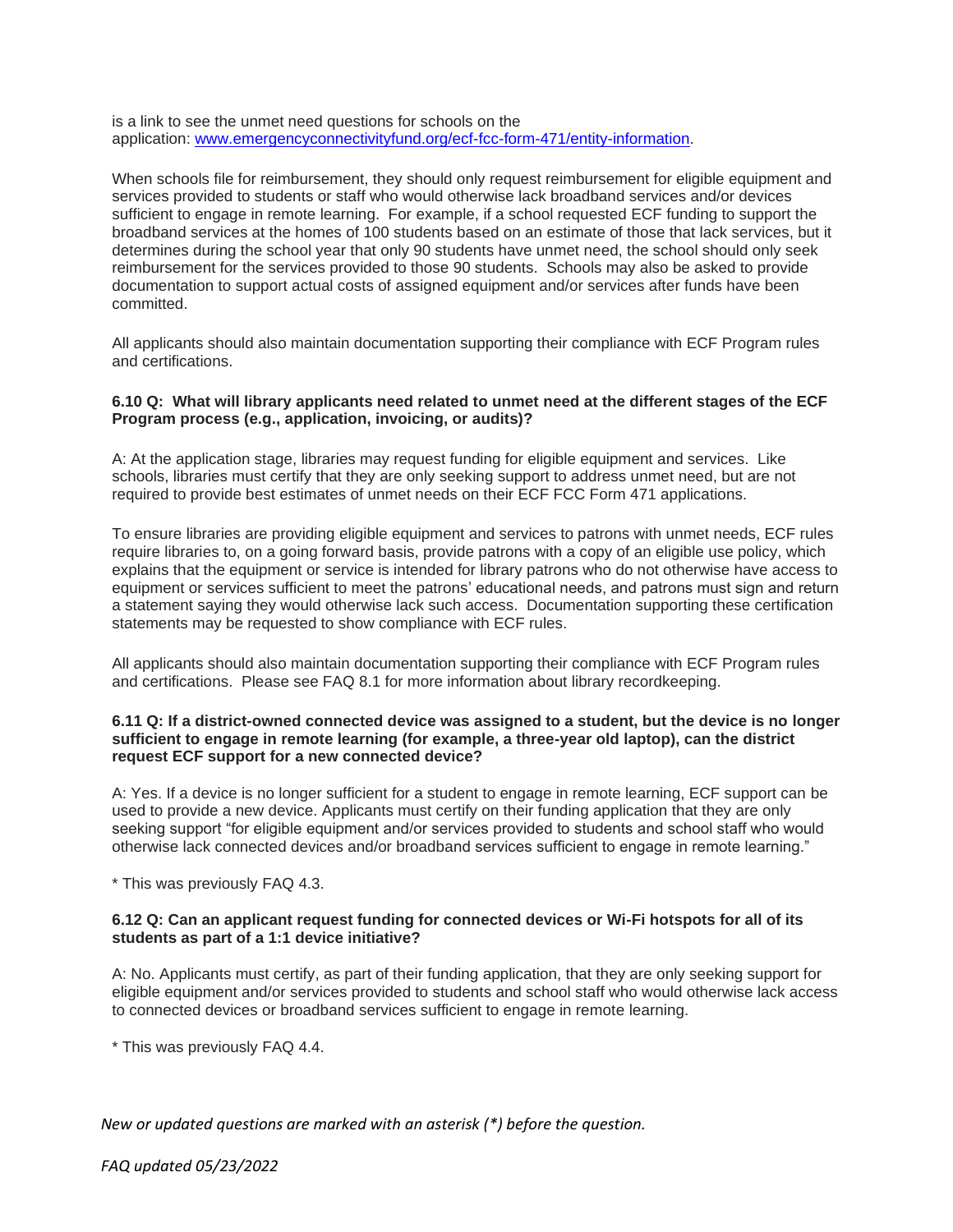## **6.13 Q: If students have devices at home, but they are inadequate for the students to participate in remote learning (e.g., due to age or not meeting minimum technical requirements), can schools still buy a device for them?**

A: Applicants may only request support for eligible equipment and/or services for students that lack access to connected devices and broadband connections sufficient to engage in remote learning during the relevant funding period. We leave it up to schools to determine whether a student's existing device is sufficient to engage in remote learning. Applicants must also certify on their funding application that they are only seeking support "for eligible equipment and/or services provided to students and school staff who would otherwise lack connected devices and/or broadband services sufficient to engage in remote learning." Schools should document how they determined that the existing devices were inadequate.

## **6.14 Q: After submitting an application during the first application filing window, a school or library realizes they need additional equipment and services to meet their students', school staff's, or library patrons' unmet needs. Can the school or library submit another application during the second window to address these unmet needs?**

A: Yes. If a school or library determines there is additional need for eligible equipment and/or services, they may submit another application during a subsequent application filing window to address these unmet needs. However, applicants should not seek support for equipment and services already funded during a prior filing window. Applicants requesting support for similar services or equipment should clearly explain the differences between their requests. See FAQ 7.10.

# **Application Process**

*Note: Please see the "Third Application Filing Window" Tab for specific information about filing third window funding requests.*

# **7.1 Q: Do applicants need to have contracts in advance of submitting an application for ECF support?**

A: No, contracts are not required under the ECF Program rules, but applicants are required to comply with state, local, or Tribal procurement laws or regulations. Applicants also do not need to have already placed an order for eligible equipment or services prior to filing an application.

Please see [DA 21-881](https://www.fcc.gov/document/emergency-connectivity-fund-service-delivery-deadline-public-notice) for more information about the application certification language in 47 CFR 54.1710(a)(1)(x).

#### **7.2 Q: Can applicants change their service providers after they file their applications?**

A: Yes, applicants may change service providers. After a funding commitment decision letter (FCDL) has been issued, you will need to submit a request to change the service provider through a Post-Commitment Request Form in the ECF Portal.

Please visit USAC's Emergency Connectivity Fund website for additional information regarding the Post-Commitment Request process for [applicants](https://www.emergencyconnectivityfund.org/ecf-post-commitment-request-form/) and [service providers.](https://www.emergencyconnectivityfund.org/ecf-post-commitment-request-form-service-providers/)

# **7.2a Q: Can applicants change the make or model of their equipment after they file their applications?**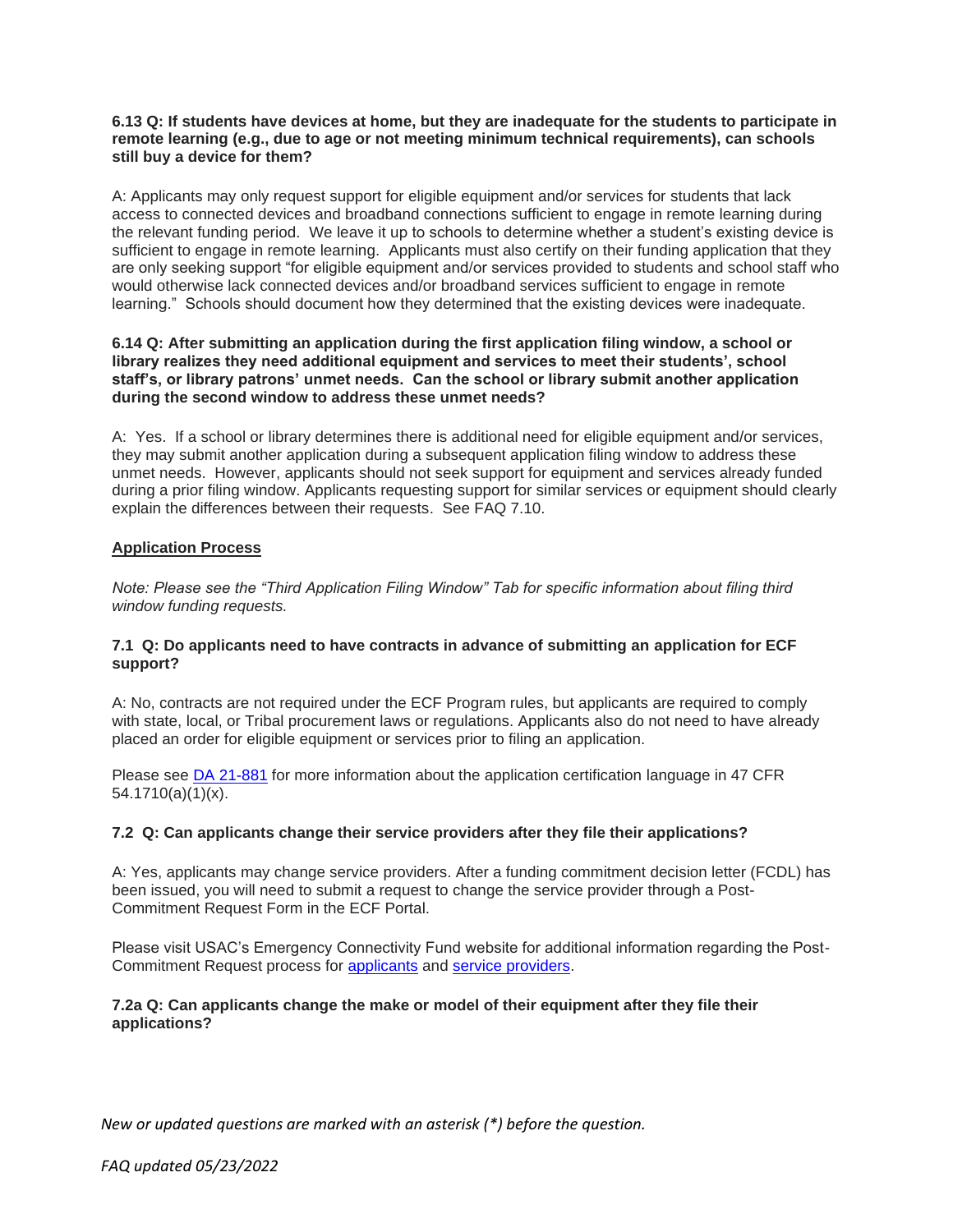A: Yes, applicants may make service and equipment substitutions. After an FCDL has been issued, you will need to submit a request to change the equipment and/or service through a Post-Commitment Request Form in the ECF Portal.

Please visit USAC's Emergency Connectivity Fund website for additional information regarding the Post-Commitment Request process for [applicants](https://www.emergencyconnectivityfund.org/ecf-post-commitment-request-form/) and [service providers.](https://www.emergencyconnectivityfund.org/ecf-post-commitment-request-form-service-providers/)

# **7.3 Q: Will applicants be required to upload proof of ordering or a vendor quote with the Form 471 application?**

A: No, documentation is not required for the application. However, if the applicant would like to upload a contract or proof of order for their funding request, they will still be able to do so on their FCC Form 471.

# **7.4 Q: Will USAC wait to approve applications until the application filing window closes?**

A: Yes. In order to assess the demand for funds, USAC will wait until an application filing window is closed before issuing funding commitment decision notifications.

#### **7.5 Q: Will application and pricing information be made available through Open Data?**

A: Yes. Emergency Connectivity Fund Program application and pricing data will be made available through Open Data. For more information on ECF Open Data resources, please visit https://www.emergencyconnectivityfund.org/open-data/.

#### **7.6 Q: Are applicants required to conduct competitive bidding, like they do for the E-Rate program?**

A: No. There are no Commission-mandated competitive bidding requirements for the Emergency Connectivity Fund, but schools and libraries are required to certify that they have complied with state, local and Tribal procurement requirements.

# **7.7 Q: When I request funding for equipment, what do I use as the service end date in the application?**

A: For equipment or other non-recurring services that have not been received when the applicant submits the application, applicants may use June 30, 2023 as the service end date on an ECF FCC Form 471 submitted during the first two application filing windows or December 31, 2023 as the service end date on an ECF FCC Form 471 submitted during the third application filing window.

\*\*Please see FAQ 9.6a for additional information about the extended service delivery date and invoice filing deadline applicable to first and second window ECF funding requests and see FAQ 9.6 for information on the service delivery date and the invoice filing deadline applicable to third window ECF funding requests.

#### **7.8 Q: Does a service provider need a Service Provider Identification Number (SPIN) for ECF?**

A: No. Service providers do not need to have a SPIN unless they are invoicing on behalf of the applicants.

#### **7.9 Q: How will requests be prioritized?**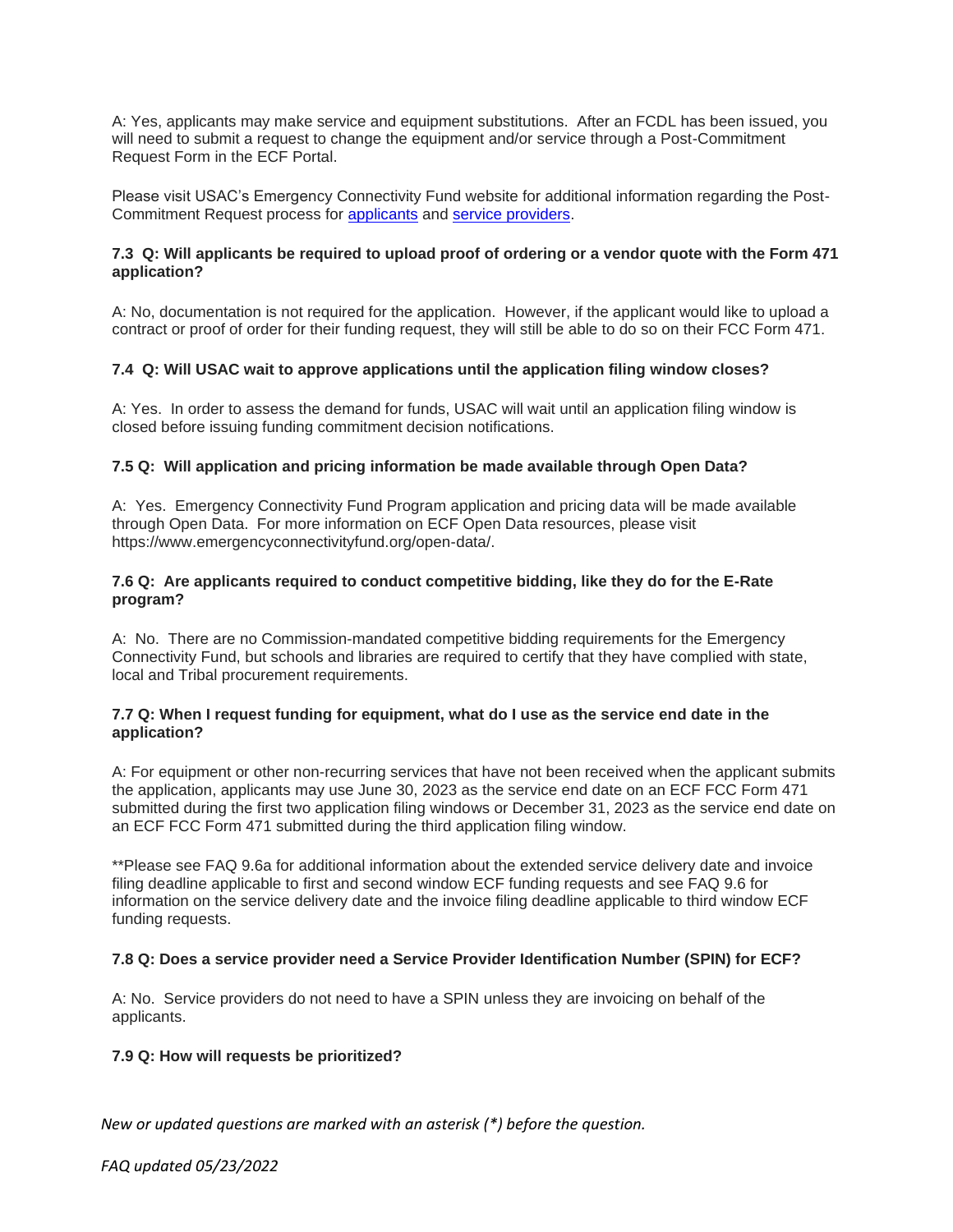A: In the event that demand exceeds available funding during any ECF application filing window, funding requests will be prioritized based on an applicant's E-Rate discount rate for Category One services, adjusted to provide a five percent increase for rural schools and libraries. This means that those schools and libraries entitled to a higher E-Rate discount will receive funding ahead of those entitled to a lower discount rate, as reflected in the discount matrix provided in section 54.1708(c) of the ECF rules.

As such, if prioritization is required, for ECF applicants applying in the third window that have a validated E-Rate discount, USAC will rely on the applicant's current Category One E-Rate discount rate (adjusted for rurality, if applicable) based on the number of students eligible for free and reduced lunch through the National School Lunch Program (NSLP) to prioritize the review and processing of ECF applications received in the third application filing window. Applicants were permitted to provide updated information regarding their Category One E-Rate discount rate in the narrative box on the their application, as specified below in FAQ 12.3. (This information will be validated as part of the application PIA review process.) For ECF applicants applying in the third window that have not participated in the E-Rate program (and, therefore, do not have a validated E-Rate discount rate), USAC will validate their discount rate during the PIA review process.

# **7.10 Q: If a school or library submitted an application during the first application filing window and has not heard from USAC on their funding request by the time the second application filing window opens (e.g., September 28, 2021), should they re-apply for funding in the second window?**

A: No. Applicants should not re-file applications that were already submitted in the first application filing window. Submitting duplicate requests may lead to additional delay in the review of applications and will be denied.

# **7.10a Q: If a school or library submitted an application during the first or second application filing window and has not heard from USAC by the time third application filing window opens, should they re-apply for the portion of services or equipment that they receive after July 1, 2022?**

A: No. Applicants should not file new applications during the third application filing window requesting services or equipment that were already requested and still pending during the first or second application filing windows. Submitting duplicate requests may lead to additional delay in the review of applications and will be denied. See FAQ 7.15 for additional information about submitting a request during the third application filing window to continue services funded during the first or second windows. You may also submit a request for additional equipment and/or services, if there is unmet need.

#### **7.11 Q: If I have the credentials to access the ECF Portal, can I begin filling out my application for the third application filing window before the window opens?**

A: No. Applicants should not begin completing an ECF FCC Form 471 in the ECF Portal for the third application filing window until the window opens on April 28, 2022.

In the meantime, applicants can learn more about steps that can be taken now to prepare for the second application filing window by reviewing our [Getting Started Guide.](https://www.fcc.gov/sites/default/files/how_to_best_prepare_for_the_emergency_connectivity_fund_application_filing_window.pdf) Additionally, to learn more about the application process, review our [How to Apply Guide,](https://www.fcc.gov/sites/default/files/ecf_how_to_apply_overview_guide.pdf) or preview the application by visiting USAC's [ECF](https://www.emergencyconnectivityfund.org/about-the-form/)  [FCC Form 471 application webpage](https://www.emergencyconnectivityfund.org/about-the-form/) or watching USAC's [ECF FCC Form 471 walkthrough.](https://www.emergencyconnectivityfund.org/video/ecf-fcc-form-471/story.html)

# **7.12 Q: If I filed an application after the first application filing window deadline on August 13, 2021, should I cancel my application and reapply in the second window?**

A: No. In accordance with [DA 21-1182,](https://www.fcc.gov/document/fcc-moves-late-filed-ecf-applications-second-filing-window) USAC will review and process these late-filed applications during the second application filing window in accordance with Program rules and requirements.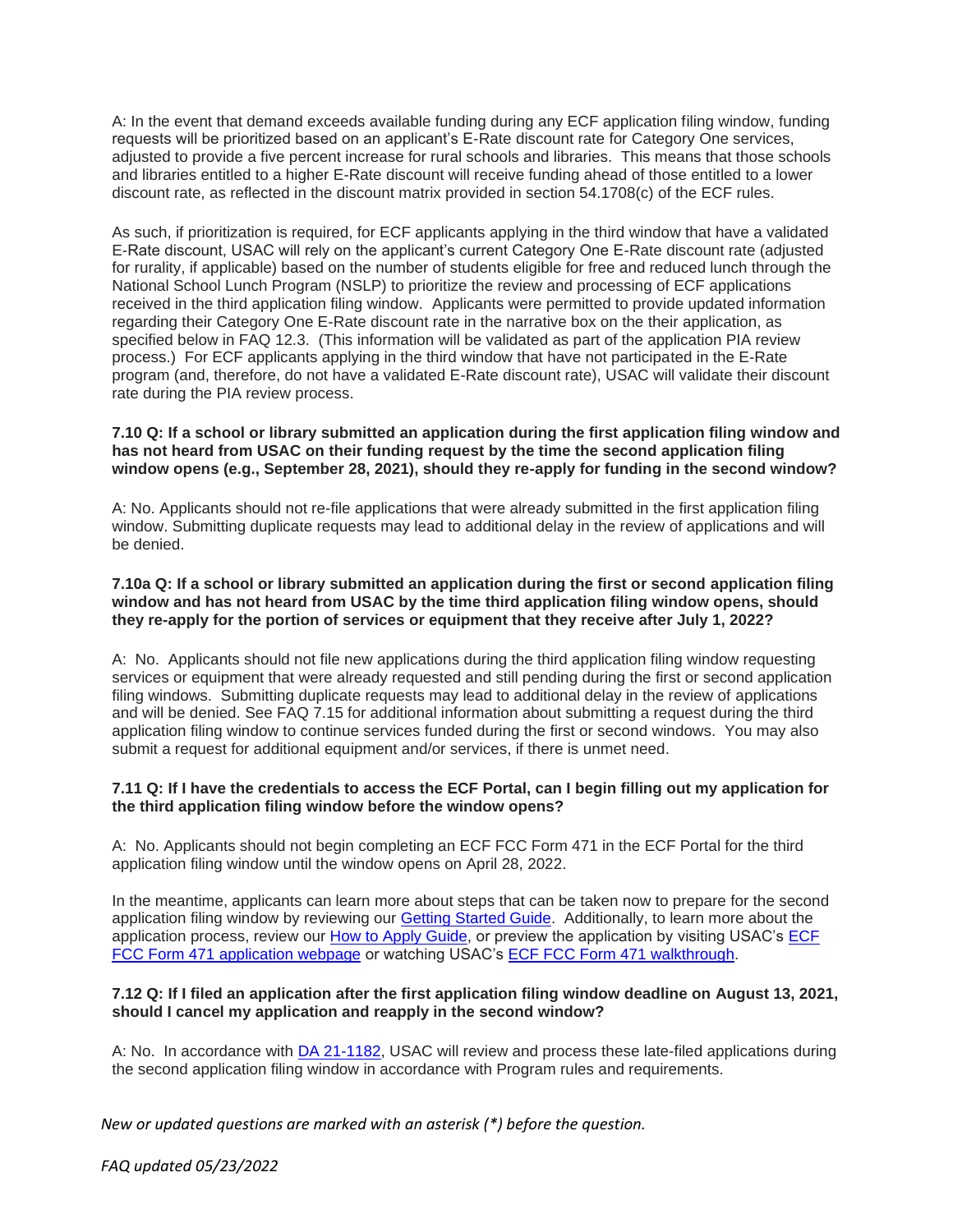Applicants that certified and submitted their ECF FCC Forms 471 after the close of the initial application filing window on August 13, 2021 will not be required to resubmit their applications during the second application filing window, nor will they need to file a request for waiver of the initial 45-day application filing deadline with the Commission.

## **7.13 Q: If I filed a waiver request with the FCC for my late-filed application submitted after the first application filing window deadline, should I cancel my waiver request?**

A: You can file a request to withdraw the waiver request in the FCC's [Electronic Comment Filing System](https://www.fcc.gov/ecfs/filings) (ECFS) in WC Docket No. 21-93, referencing the original ECF FCC Form 471 application number.

# **7.14 Q: What is the funding period for each of the application filing windows?**

A: During the first and second application filing windows, based on an Order issued February 22, 2022 [\(DA 22-176\)](https://www.fcc.gov/document/wcb-extends-ecf-service-delivery-date-june-30-2023), applicants could request support for eligible services and equipment received or delivered between July 1, 2021 and June 30, 2023.

During the third application filing window, based on a Public Notice issued March 23, 2022 [\(DA 22-309\)](https://www.fcc.gov/document/fcc-announces-third-ecf-application-window), applicants may request support for eligible services and equipment received or delivered between July 1, 2022 and December 31, 2023.

# **7.15 Q: Can a school or library submit an application in the third application filing window to continue services that were funded through a first or second window funding request?**

A: Yes, provided they are not requesting duplicative funding for equipment or services that are committed and were or will be funded through the applicant's first or second window funding requests. To avoid duplicative support and expedite the review of the third filing window applications, applicants should include in the narrative section of the ECF FCC Form 471 application information regarding services funded through first or second window requests, including the ECF FCC Form 471 application number(s) and the service end date(s) for any services funded during the first or second window that an applicant is seeking to continue between July 1, 2022 through December 31, 2023, as well as the up to 12 months of new services being requested.

#### **7.16 Q: Can we request funding for service for all 18 months of the relevant funding period for the third application filing window?**

A: No. Applicants may only request support for up to a maximum of 12 months of eligible services during the third application filing window that covers eligible equipment and services received or delivered between July 1, 2022 and December 31, 2023. On the ECF FCC Form 471, an applicant should provide the service start and end dates for the 12 months of service that will be requested during that funding period.

#### \***7.17 Q: Our school's summer break is coming up. Will there be a "Summer Deferral" Period for PIA inquiries in the ECF Program like there is in the E-Rate Program?**

A: No. In the E-Rate Program, USAC provides applicants additional time to respond to requests for information about their FCC Form 471 or other program forms during the summer and winter holiday seasons when schools are not in session. USAC will place forms and requests in a deferred status for E-Rate applicants that do not respond during these times. However, given the emergency purpose of the Emergency Connectivity Fund, there are no seasonal deferral periods in the ECF Program. Applicants should continue checking the ECF Portal for requests for information and respond by the deadline provided. Failure to respond to requests for information may lead to the denial of an application. Updates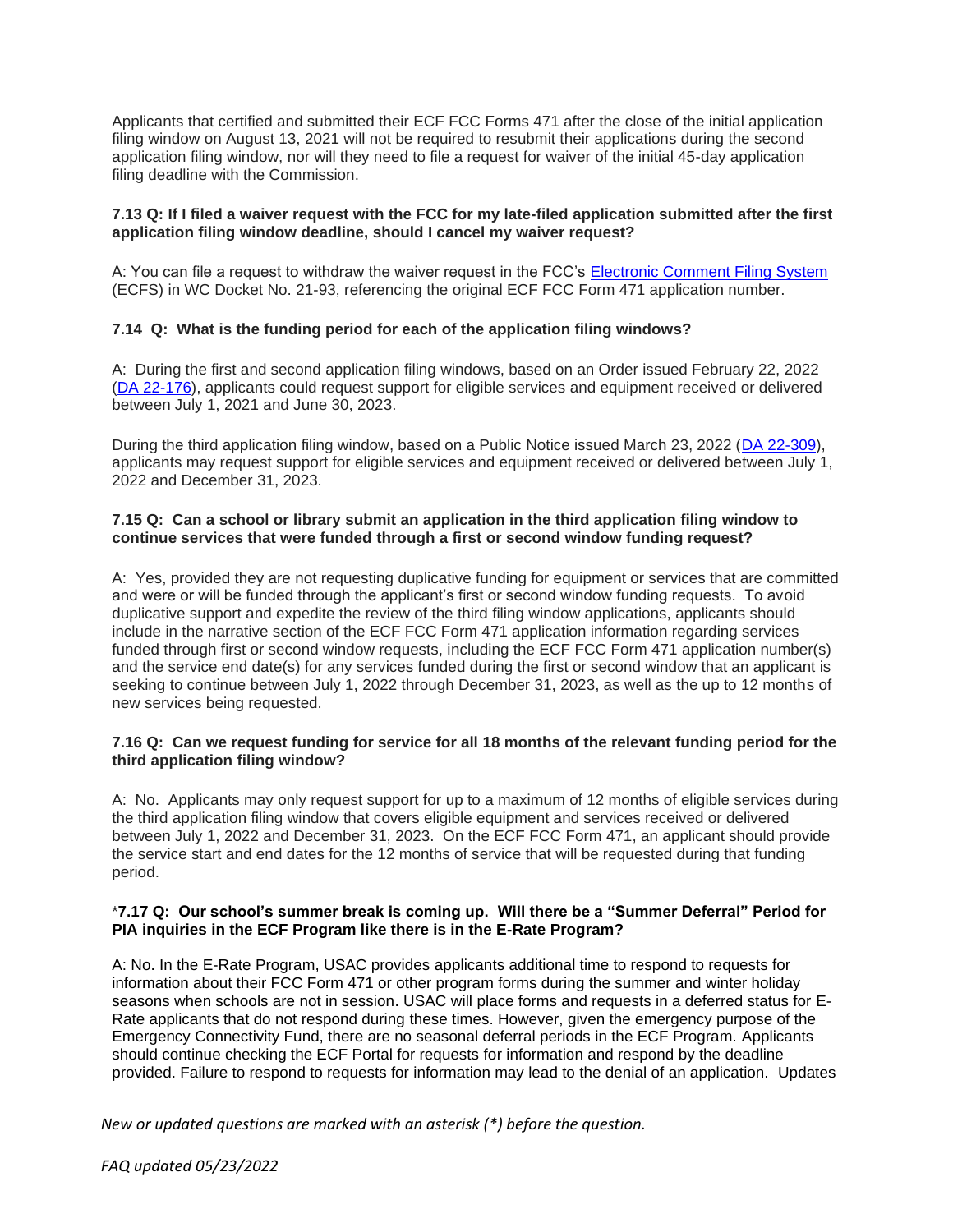to holiday and summer contact information can be requested in the ECF Portal at any time by using the "Contact Reviewer" button under the Communications or Related Actions tab.

# **Record Retention Requirements**

# **8.1 Q: Do I need to modify my library inventory system to track all of the required recordkeeping data in a single report?**

A: No. While a library is responsible for retaining all of the information required by the Commission's rules, it does not need to be managed or maintained in a particular format. Libraries can determine how they format, extract and save the required data. For example, if a library separately tracks its inventory, circulation history and patron data, and collectively all required information is retained for the requisite period of time, no modifications to the library's recordkeeping system would be needed. In cases where the information is requested by the Commission or USAC, libraries will not be required to modify the information (e.g., connect separately tracked patron data to circulation data) prior to submission. In requiring libraries to collect and document this information, we commit to ensuring that if the Commission or USAC staff need to access this information (e.g., for audit purposes), they will request and safeguard the information in accordance with the applicable privacy laws and guidance, including using de-identified and anonymized information whenever possible.

#### **8.2 Q: Do schools and libraries need to keep documentation of the specific students, school staff, or library patrons who receive ECF-supported service or equipment?**

A: Applicants do need to document the students, school staff, and library patrons served at each location and must retain that information for at least 10 years from the last date of service or delivery of equipment. To the extent Commission or USAC staff needs access to this information, for example, for audit purposes, they will request and safeguard this information in accordance with the applicable privacy laws and guidance, including using de-identified and anonymized information whenever possible.

#### **8.3 Q: Are applicants obligated to repair devices that break before the three-year mark?**

A: No. However, it is the obligation of schools and libraries to keep track of and document the devices and other equipment that they distribute, and that includes documenting information about missing, lost, or damaged equipment.

#### **8.4 Q: What would a public library need to do if a patron moves and does not return an ECFfunded connected device?**

A: The library must keep track of and document the devices and other equipment that they distribute, and that includes documenting information about missing, lost, or damaged equipment. Libraries can establish their own policies around missing, lost, or damaged equipment and patron responsibilities.

#### **8.5 Q: What documents am I required to retain and for how long do I need to keep them?**

As part of the record retention requirements established in the Order, we require applicants to retain for 10 years asset inventories for each connected device or other piece of equipment provided to an individual student, school staff member, or library patron. The asset inventory must identify: 1) the device or equipment type; 2) the device or equipment make/model; 3) the device or equipment serial number; 4) the full name of the person to whom the device or other piece of equipment was provided; and 5) the dates the device or other piece of equipment was loaned out and returned, or the date the school or library was notified that the device or other piece of equipment was missing, lost, or damaged.

*New or updated questions are marked with an asterisk (\*) before the question.*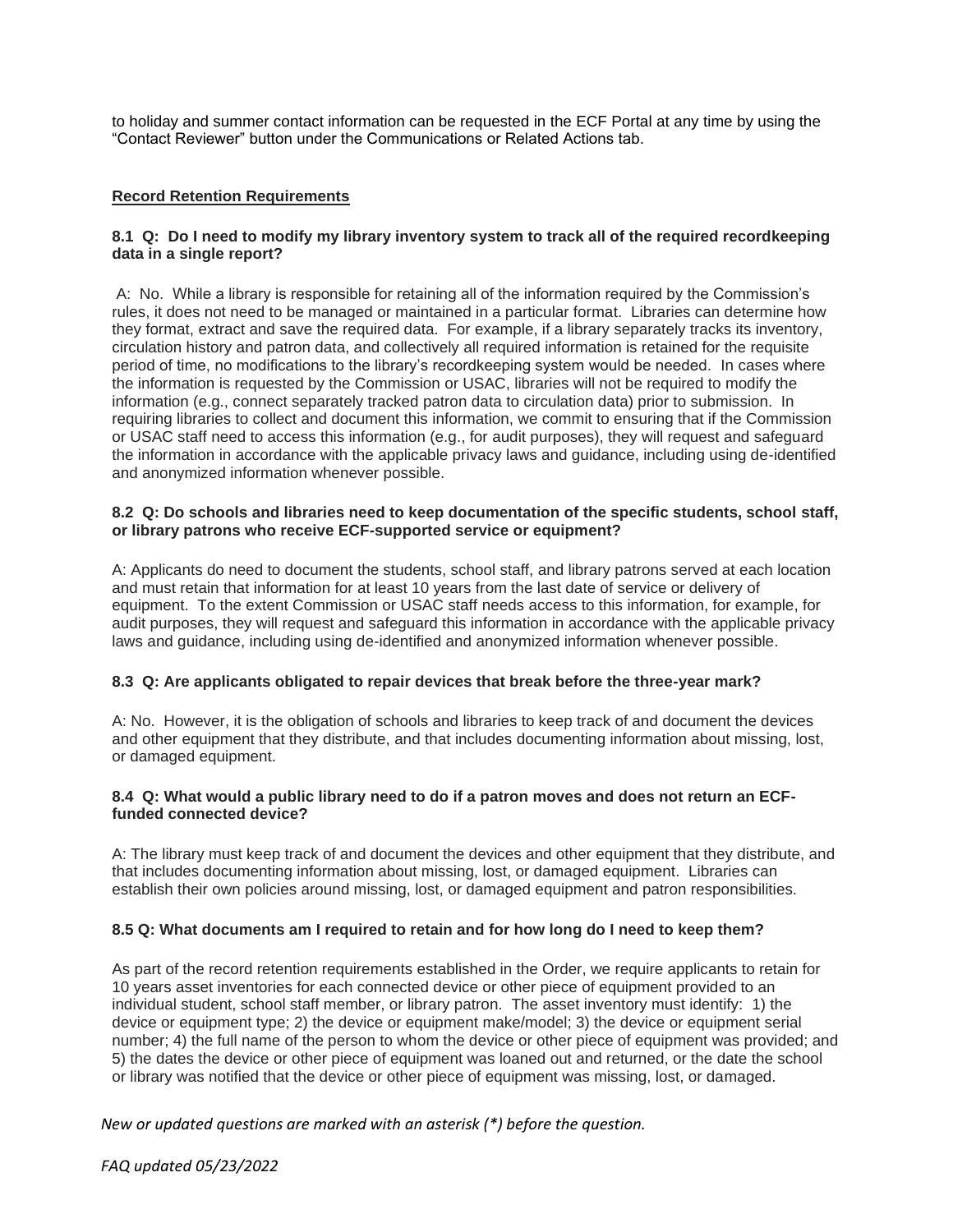Applicants must also retain a record of services purchased with ECF support. The record of services must include the following information: (a) type of service provided (i.e., DSL, cable, fiber, fixed wireless, satellite, mobile wireless); (b) broadband plan details, including: upload and download speeds and monthly data cap; (c) the name(s) of the person(s) to whom the service was provided; and for fixed broadband service; (d) the service address, and (e) the installation date of service: and (f) the last date of service (as applicable). Please see FAQs 8.1 and 8.2 for more information about library recordkeeping.

# **Invoicing Process**

# **9.1 Q: Do approved applicants that receive recurring monthly services need to submit invoices within 60 days of each monthly invoice?**

A: No. For recurring services that are invoiced on a monthly or periodic basis, approved applicants may invoice within 60 days of the service delivery date of June 30, 2023 (i.e., August 29, 2023) for first or second window ECF funding requests or December 31, 2023 (i.e., February 29, 2024) for third window ECF funding requests.

\*\*Please see FAQ 9.6a for additional information about the updated deadline for invoicing applicable to first and second window ECF funding requests and see FAQ 9.6 for information on invoice filing deadline applicable to third window ECF funding requests.

#### **9.2 Q: Can applicants pre-pay for a year of services and seek reimbursement as soon as they have a funding commitment?**

A: No. Approved applicants cannot invoice in advance for services that have not yet been received.

# **9.3 Q: Can a school or library apply for reimbursement before paying their service provider?**

A: Yes. Applicants can submit requests for reimbursement for equipment and/or services they have received before they have paid their service provider if they have entered into contractual arrangements or are otherwise legally obligated to purchase eligible equipment and services from their service provider. Applicants must pay their service provider within 30 days after receipt of the ECF funds and will be required to certify compliance and upload the required verification of payment to the service provider in the ECF Portal. As a reminder, applicants must have received the equipment or services prior to submitting requests for reimbursement, even if they have elected to seek reimbursement before paying their service provider.

#### **9.4 Q: Is there a minimum number of days that hotspots or connected devices must be in use – that is, loaned out to library patrons – to justify reimbursement for the services or equipment?**

A: The Commission did not adopt a hard and fast test, but imposed an obligation on applicants and service providers, who agree to invoice on behalf of applicants, to not to seek support for services or equipment that are not being used. Our goal is to avoid having applicants seek support for devices that are being warehoused, but there is not a set minimum number of days that ECF-supported devices and services must be in use.

#### **9.5 Q: Does an applicant using SPI invoicing need to register with SAM.gov?**

A: No, applicants in the ECF Program whose service providers will file invoices on their behalf for ECF reimbursement (SPI invoicing) are not required to register in SAM.gov.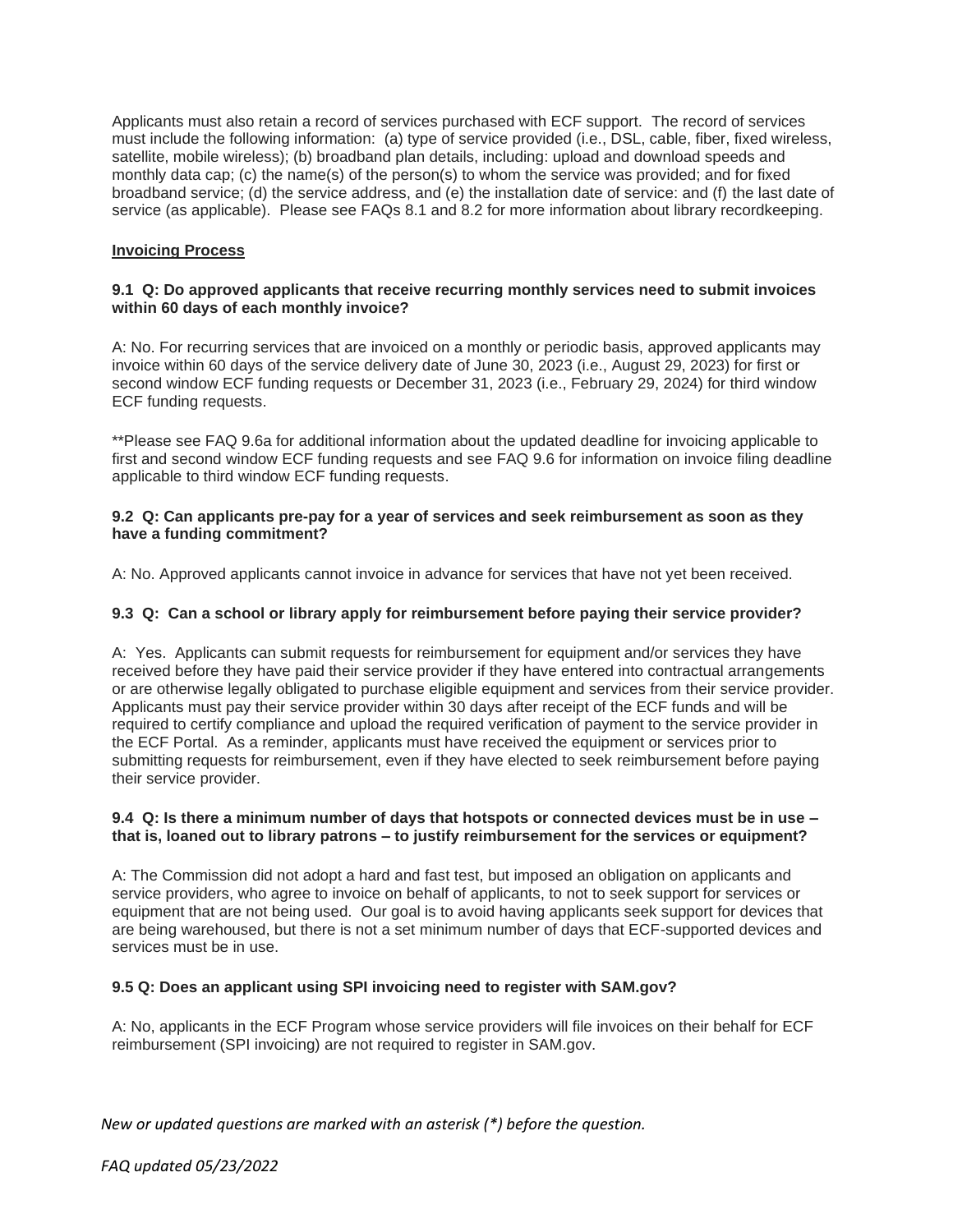#### **9.6 Q: What is the deadline for filing for reimbursement for funding requests submitted during the third application filing window?**

A: On March 23, 2022, the Bureau established December 31, 2023 as the service delivery date for all requests for equipment, other non-recurring services, and recurring services submitted in the third application filing window. Therefore, the invoice filing deadline for third window ECF funding requests is 60 days from the later of the following dates:

- The date of the funding commitment decision letter (FCDL);
- The date of a revised funding commitment decision letter (RFCDL) approving a post-commitment change or a successful appeal of previously denied or reduced funding; or
- The service delivery date of December 31, 2023.

This also means that all of these funding requests have an invoice filing deadline of February 29, 2024, unless the FCDL is issued after December 31, 2023 or the RFCDL is still pending.

Please see [DA 22-309](https://www.fcc.gov/document/fcc-announces-third-ecf-application-window) for additional information about the service delivery date applicable to third window ECF funding requests. The modified service delivery date rule (section 54.1711(e)) became effective on April 4, 2022.

# **9.6a Q: What is the deadline for filing for reimbursement for funding requests submitted during the first and second application filing windows?**

A: On February 22, 2022, the Bureau extended the service delivery date to June 30, 2023 for all requests for equipment, other non-recurring services, and recurring services submitted in the first and second application filing windows. Based on this order, the invoice filing deadline for first and second window ECF funding requests is now 60 days from the later of the following dates:

- The date of the funding commitment decision letter (FCDL):
- The date of a revised funding commitment decision letter (RFCDL) approving a post-commitment change or a successful appeal of previously denied or reduced funding; or
- The service delivery date of June 30, 2023.

This means that all of these funding requests have an invoice filing deadline of August 29, 2023, unless the FCDL is issued after June 30, 2023 or the RFCDL is still pending. Please see [DA 22-176](https://www.fcc.gov/document/wcb-extends-ecf-service-delivery-date-june-30-2023) for additional information about the extended service delivery date applicable to first and second window ECF funding requests.

#### **9.6b. Q: If the applicant doesn't start service until after its funding commitment decision letter is approved for a first or second window funding request, can it still receive the 12 months of service requested and approved?**

A: Yes, the Bureau granted a waiver [\(DA 22-176\)](https://www.fcc.gov/document/wcb-extends-ecf-service-delivery-date-june-30-2023) extending the service delivery deadline for all first and second window funding requests for equipment, other non-recurring services, and recurring services from June 30, 2022 to June 30, 2023. Applicants may therefore still seek reimbursement for the 12 months of service that they requested, even if they didn't start the service until after the funding commitment decision was received.

#### **9.7 Q: If the service provider is invoicing on behalf of the applicant, does it need a SPIN number for ECF?**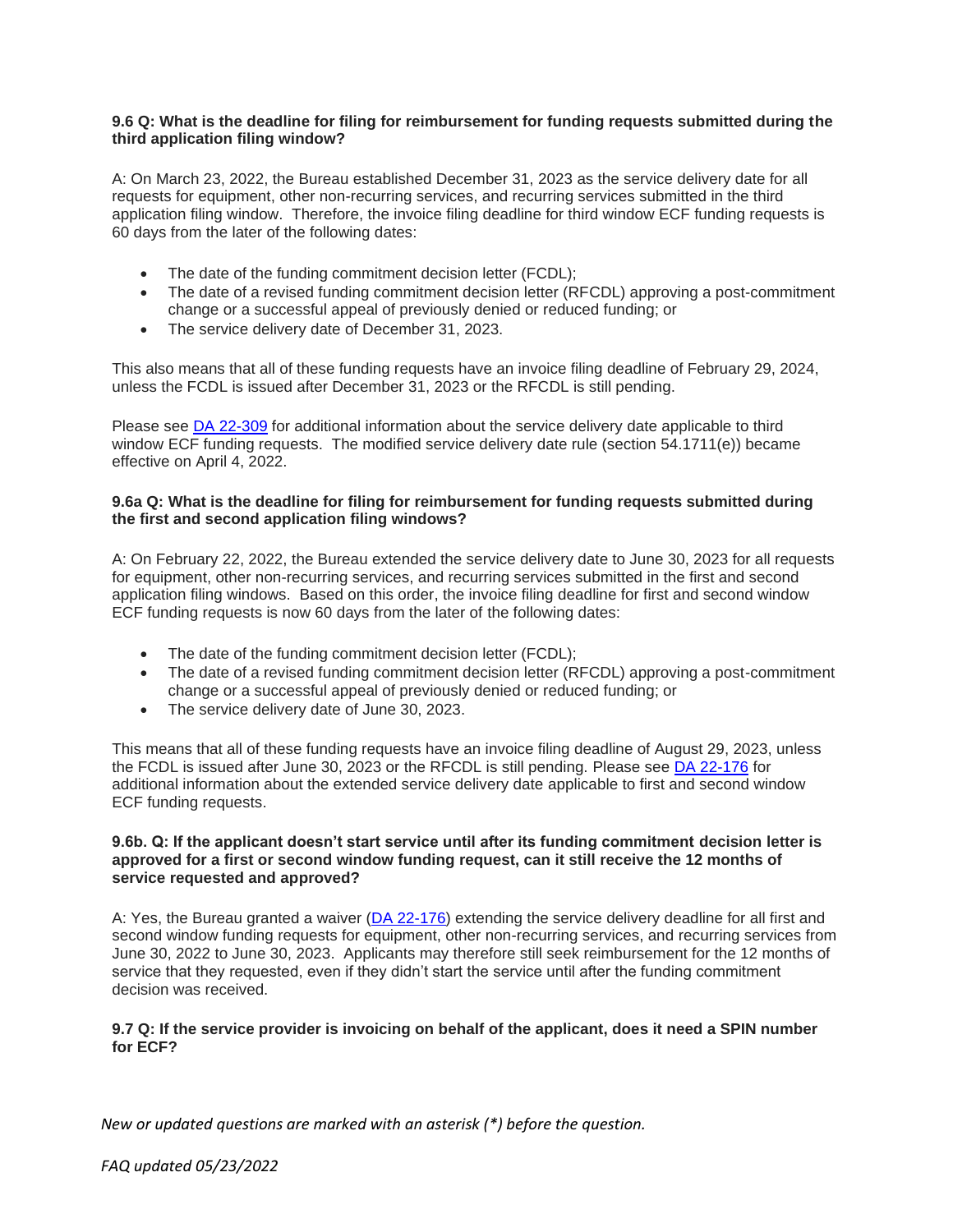# A: Yes.

## **9.8 Q: What should an applicant or service provider submit along with a request for reimbursement (ECF FCC Form 472/474)?**

A: Each request for reimbursement must be accompanied by a vendor invoice supporting the amount requested. Vendor invoices must include the level of detail needed for USAC to validate the following information during its review of this supporting documentation.

- A date of the service for non-recurring charges, or a bill date for recurring charges that is consistent with what was entered on the ECF FCC Form 472/474.
- A date of the service or bill that is acceptable based on the relevant funding period.
- The equipment or services provided are the same as what was approved on the ECF FCC Form 471 (unless modified pursuant to an approved post-commitment change), and are at or below the price approved on the ECF FCC Form 471.
- The service provider who provided the equipment or services is the same as the service provider approved on the ECF FCC Form 471 (unless modified pursuant to an approved postcommitment change).
- The date that the service or equipment is delivered or shipped.

#### **9.8a Q: What should I do if the vendor invoice that I am submitting with a request for reimbursement does not contain a delivery/shipped date?**

A: We encourage applicants to work with their service providers to ensure delivery information is included on the invoice. However, if a vendor invoice does not include a delivery or shipped date, supporting documentation that demonstrates that the equipment or services have been delivered or shipped (e.g., a packing slip or other proof of delivery) can be uploaded to expedite the review of the reimbursement request. The supporting documentation must be consistent with the timing of the delivery date on the request for reimbursement form.

#### **9.9 Q: Can a school or library submit a reimbursement request after it has received the ECFsupported equipment but before it distributes the equipment to their students, school staff, or library patrons?**

A: Yes. While the school or library must have received the equipment or services prior to submitting their request for reimbursement and must certify to this on the ECF FCC Form 472, they can seek reimbursement before distributing the equipment or services to students, school staff members, or library patrons with an unmet need.

Applicants and service providers are also reminded of the need to certify on their reimbursement requests (ECF FCC Forms 472/474) that they are not willfully or knowingly requesting reimbursement for equipment or services that are not being used.

# **9.10 Q: How can I change the service provider or the make or model of equipment after I've received a funding commitment decision letter (FCDL)?**

A: After an FCDL has been issued, you will need to submit a request to change the service provider or the equipment and/or service through a Post-Commitment Request Form in the ECF Portal.

Please visit USAC's Emergency Connectivity Fund website for additional information regarding the Post-Commitment Request process for [applicants](https://www.emergencyconnectivityfund.org/ecf-post-commitment-request-form/) and [service providers.](https://www.emergencyconnectivityfund.org/ecf-post-commitment-request-form-service-providers/)

*New or updated questions are marked with an asterisk (\*) before the question.*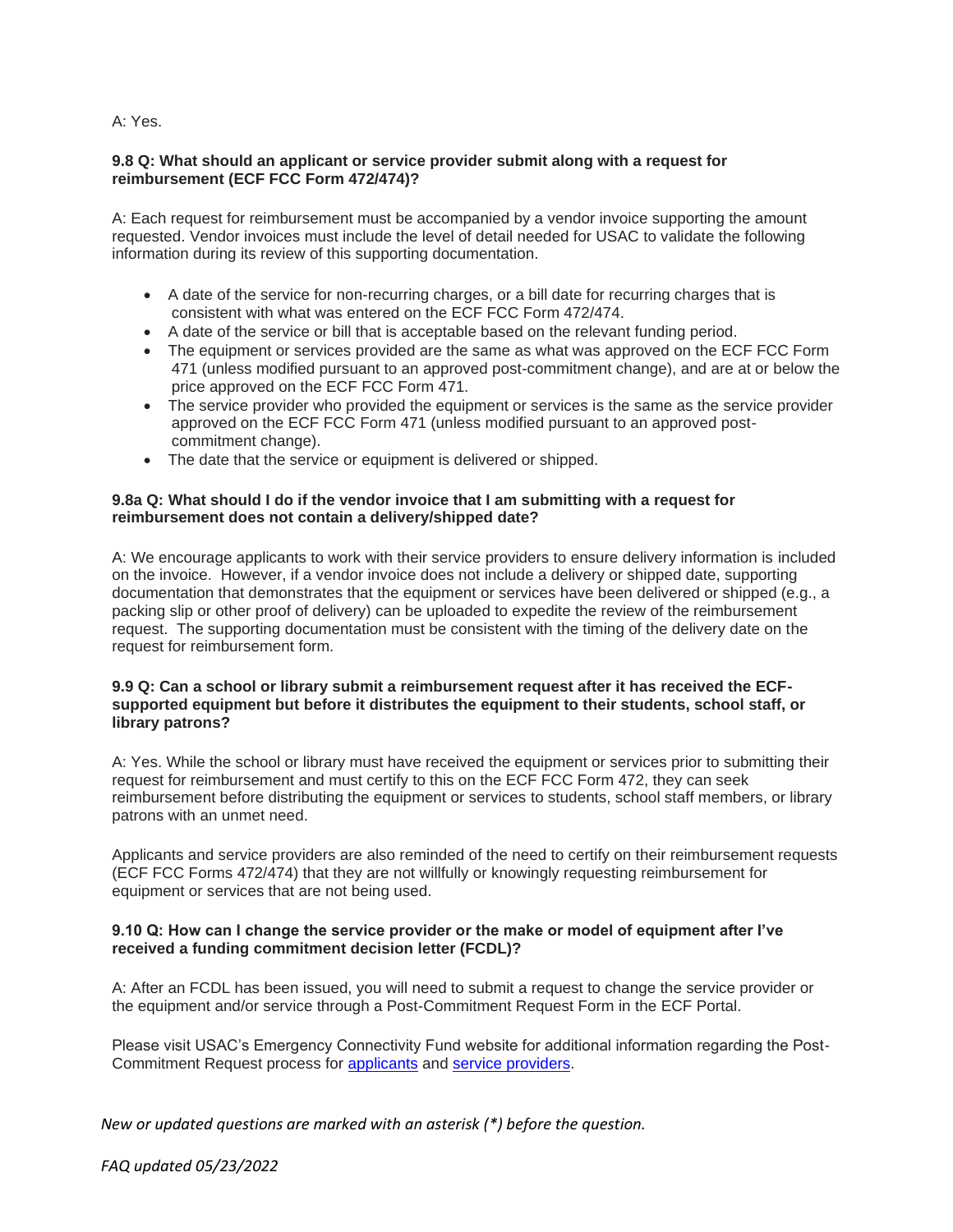# **9.11 Q: Can I request to increase my funding amount if I have already received an FCDL?**

A: No. Once a funding commitment has been issued, any post-commitment requests to increase the funding amount for a committed funding request will be dismissed.

Applicants with questions or concerns about a committed funding request should contact the Emergency Connectivity Fund Customer Support Center (CSC) at (800) 234-9781 or use the external communications tab in the ECF Portal.

#### **9.12 Q: Our service provider delivered the eligible equipment earlier than we requested. What should we do if the equipment for which we are seeking reimbursement was delivered before the start date of the relevant funding period?**

A: If an applicant receives the equipment and/or services prior to the start date of the relevant funding period (July 1, 2021 for the first and second application filing windows or July 1, 2022 for the third application filing window), they may seek a waiver of the FCC's rules to be able to seek reimbursement for that equipment and/or services. Applicants seeking a waiver should include a brief description of the issue including information about order and delivery timing. For more information on submitting a waiver request with the FCC, please review the [Emergency Connectivity Fund website.](https://www.emergencyconnectivityfund.org/file-an-appeal-or-waiver-with-the-fcc/)

#### **9.13 Q: Our request for reimbursement was denied because we accidentally missed requests for additional information from USAC. What can we do now?**

A: Applicants or service providers whose requests for reimbursement are denied because the party did not respond to USAC's request for information or provide the correct documentation may re-submit the request for reimbursement for the eligible equipment and/or services up until the invoice filing deadline. We encourage parties who are re-submitting their requests for reimbursement to include any previously requested information or documentation along with the re-filed form. Please review FAQs 9.8 and 9.8a for information and documentation to include with the request for reimbursement to prevent repeated delays in the processing of the re-filed request(s).

#### **9.14 Q: What must applicants or service providers, who agree to invoice on behalf of applicants, do to be compliant with the non-usage certification?**

A: The Commission declined to adopt specific non-usage rules for the ECF Program. Instead, applicants and service providers are required to certify on the request for reimbursement that they are not willfully or knowingly requesting reimbursement for services and equipment that are not being used. While the ECF program only funds equipment and services that are in use, there may be certain circumstances (e.g., during a school's summer break, sick days) where the services would still be eligible for ECF support. ECF participants should take reasonable actions to monitor and track the usage of equipment and services that are purchased and used through the ECF program. For example, the Report and Order suggested that applicants could ask their service providers to provide monthly reports or other information on data use as one way to comply with the certification. ECF participants can take other reasonable steps, such as ensuring a hotspot device is activated. ECF participants should be prepared to explain what actions were taken, if asked how they complied with the non-usage certification during an audit or other post-commitment review.

# **Children's Internet Protection Act**

*\*Note: A number of these FAQs have been revised for clarity on the scope of CIPA requirements, most recently on 9/24/21. Please also review this [flowchart](https://www.fcc.gov/sites/default/files/cipa_chart_2.jpg) for determining whether CIPA compliance is required for any school- or library-owned computers.*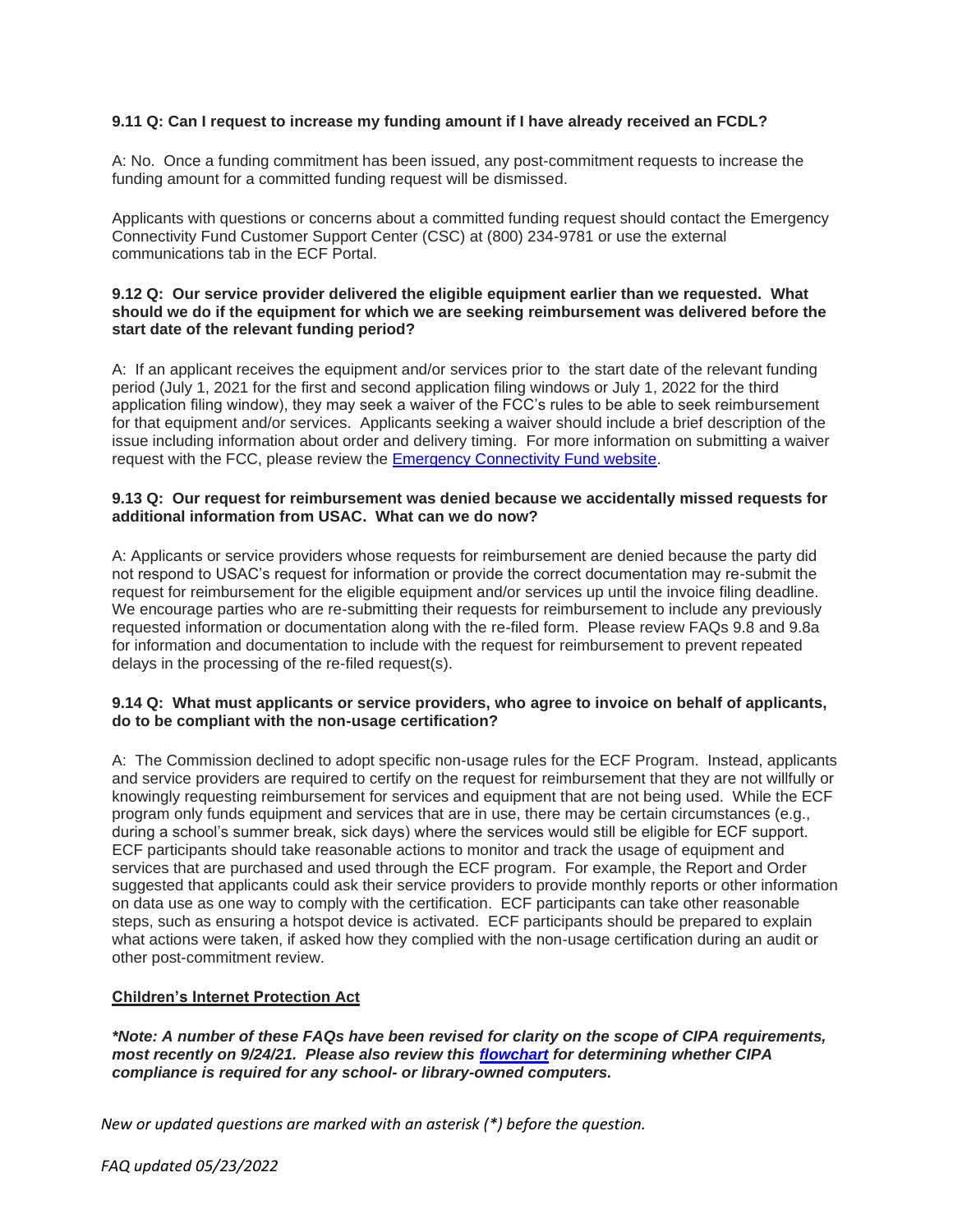#### **10.1 Q: Do the Children's Internet Protection Act (CIPA) requirements apply for all equipment that is eligible for ECF support?**

A: No. CIPA requirements apply only to school- or library-owned computers (e.g., tablet computers and laptop computers) when the school or library receives (1) ECF or E-Rate support for internet access, internet services, or network equipment for internet access or internet service that will be used by any school- or library-owned computers; or (2) E-Rate support for internal connections or network equipment for internal connections that will be used by any school- or library-owned computers.

We correct an earlier version of this FAQ to make clear that while CIPA does not impose any requirements on a Wi-Fi hotspot device itself, the purchase of a Wi-Fi hotspot through ECF would qualify as the purchase of network equipment for internet access, internet service, or internal connections, and would trigger CIPA compliance for the purchasing school or library only if it is used by any school- or library-owned computers.

## **10.2 Q: Do CIPA requirements apply to school- or library-owned connected devices if the school or library does not also receive ECF or E-Rate support for internet access or internet services, or E-Rate support for internal connections?**

A: No. CIPA does not apply to school- or library-owned computers, including those laptop computers or tablet computers purchased with ECF support, if the purchasing entity does not also receive (1) ECF or E-Rate discounted internet access, internet services, or network equipment for internet access or internet service that will be used by any computers owned by a school or library; or (2) E-Rate discounted internal connections or network equipment for internal connections that will be used by any computers owned by a school or library.

## **10.3 Q: Do CIPA requirements apply if a school or library owns computers (regardless of how the computers were funded) and receives ECF or E-Rate support for internet service?**

A: Yes. CIPA requirements apply to school- or library-owned computers if the school or library receives (1) ECF- or E-Rate-supported internet access, internet services, or network equipment for internet access or internet service that will be used by any school- or library-owned computers; or (2) E-Rate-supported internal connections or network equipment for internal connections that will be used by any school- or library-owned computers.

However, CIPA requirements do not apply to a school or library whose computers do not use any (1) ECF- or E-Rate-supported internet access, internet services or network equipment for internet access or internet service; or (2) E-Rate-supported internal connections or network equipment for internal connections.

#### **10.4 Q: Do CIPA requirements apply to a student-, school staff-, or library patron-owned computer if it uses an ECF-funded broadband connection?**

A: No. CIPA does not apply to the use of third-party owned devices, even if the school or library receives ECF support for the broadband connection.

**10.4a Q: Do CIPA requirements apply to a school's or library's existing computers if the school or library is seeking ECF-support to provide broadband services to its students', school staff members', or library patrons' homes for use only in conjunction with computers and devices the students, school staff or library patrons own?**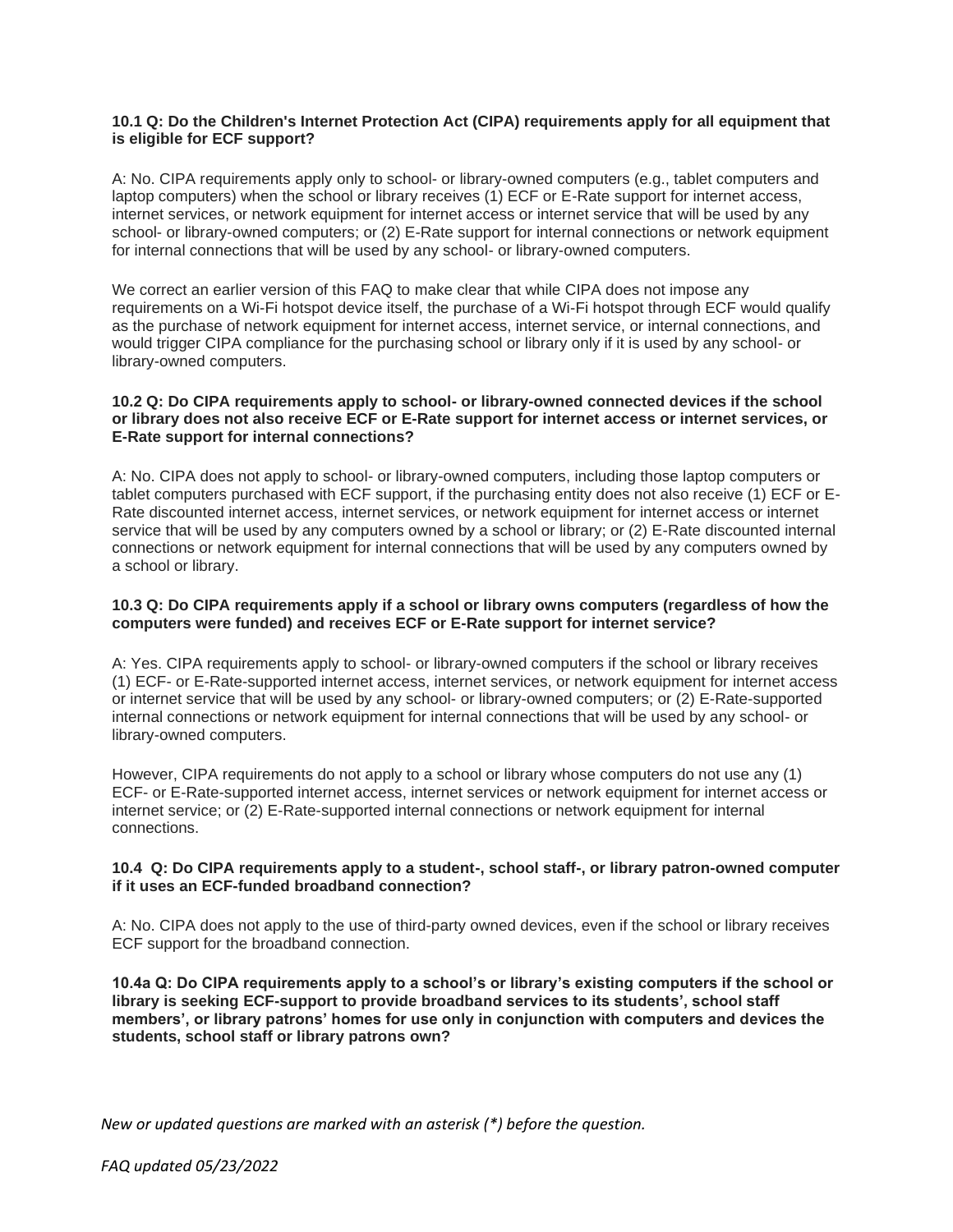A: No. If a school or library purchases eligible services, access, or network equipment through the ECF Program to be used only by student-, school staff- or library patron-owned computers and not by schoolor library-owned computers, then the purchase does not trigger CIPA requirements for any school- or library-owned computers.

# **10.5 Q: Will applicants be required to certify CIPA compliance on their ECF application if they have already certified to CIPA compliance for FY 2021 in the E-Rate program?**

A: No. If applicants have already certified their CIPA compliance in an FCC Form 486 or FCC Form 479 for the current funding year in the E-Rate Program, they are not required to certify compliance for the ECF Program. If an applicant's existing E-Rate Program certification states that CIPA does not apply, and the applicant's ECF purchases trigger CIPA compliance requirements, the applicant will be required to provide new certifications on their ECF FCC Form 471.

# **10.6 Q: If applicants have not yet certified to CIPA compliance for FY2021 in the E-Rate program, will they be required to certify their CIPA compliance status on their ECF application?**

A: Yes. Applicants that have not certified their compliance in an FCC Form 486 or FCC Form 479 for the current funding year in the E-Rate program will be asked to certify their CIPA compliance status on the ECF FCC Form 471.

#### **10.7 Q: If a school or library that is not currently participating in the E-Rate program already owns computers when it applies for ECF funding for the broadband connections, should the school or library certify to CIPA compliance?**

A: Yes. To receive ECF funding, an applicant must certify (1) that CIPA does not apply; (2) that its devices are in compliance with CIPA requirements; or (3) that it is undertaking the actions necessary to comply with CIPA requirements. See questions 10.1 - 10.4a for more details.

#### **10.8 Q: Can a school or library seek ECF support to implement filtering services on their computers?**

A: No. The costs of implementing CIPA compliance are not eligible for reimbursement through the ECF Program.

#### **10.9 Q: Do CIPA requirements apply if a school or library owns computers and seeks ECF support for internet service, but after the relevant funding period ends, the school or library begins paying for the services on its own?**

A: A school or library must be in compliance with CIPA while it receives (1) ECF or E-Rate discounted internet access, internet services, or network equipment for internet access or internet service that will be used by any school- or library-owned computers; or (2) E-Rate discounted internal connections or network equipment for internal connections that will be used by any computers owned by a school or library. For example, if a school or library is receiving ECF-supported internet services that are used by any computers owned by the school or library until June 30, 2022, then all school- or library-owned computers must be CIPA compliant during that term. In this example, after June 30, 2022, CIPA compliance is not required for the school's or library's computers if the school or library no longer receives (1) ECF or E-Rate discounted internet access, internet services, or network equipment for internet access or internet service that will be used by any school- or library-owned computers; or (2) E-Rate discounted internal connections or network equipment for internal connections that will be used by any computers owned by a school or library.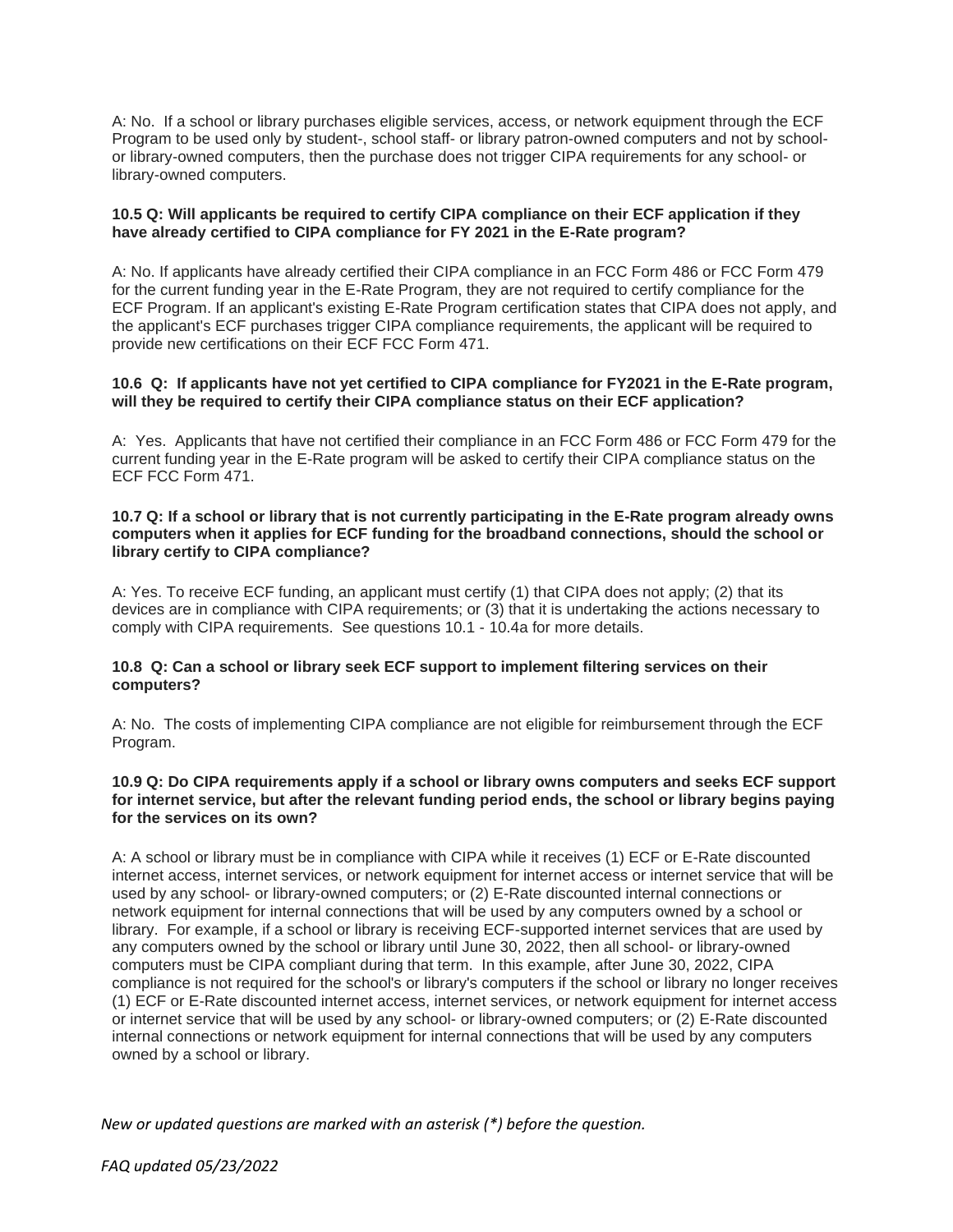# **Duplicative Funding**

# **11.1 Q: Can an applicant receive ECF funding for a broadband connection to the home for a student that previously received support for that connection from another government program (such as CARES Act funding) that is no longer available?**

A: ECF rules do not permit applicants to receive duplicative support for the portion of the services that have already been reimbursed through other federal or state programs. If a student's household is receiving support from, for example, the Affordable Connectivity Program (ACP) Program for broadband internet access connectivity, the student would not be eligible for broadband connectivity under the ECF Program.

If the previous program funding is no longer available, and the student as a result lacks adequate access, the applicant may seek funding for providing broadband connectivity to that student.

Additionally, a student whose household is receiving broadband service through the ACP Program could receive a connected device through the ECF Program if they would otherwise lack such access.

# **11.2 Q: Can a school who has received ESSER or CARES Act funds to buy connected devices/hotspot devices apply for ECF funding?**

A: It depends. While ECF rules do not permit applicants to receive duplicative support for equipment or services that have already been reimbursed through other federal or state programs, an applicant may seek funding for any portion of the costs of the equipment or services that were not covered. They may also seek support to address ongoing unmet needs that are not covered through other funding sources.

# **11.3 Q: Can a school or library submit an application in the third application filing window to continue services that were funded through a first or second window funding request?**

A: Yes, provided they are not requesting duplicative funding for equipment or services that are committed and were or will be funded through the applicant's first or second window funding requests. To avoid duplicative support and expedite the review of the third filing window applications, applicants should include in the narrative section of the ECF FCC Form 471 application information regarding services funded through first or second window requests, including the ECF FCC Form 471 application number(s) and the service end date(s) for any services funded during the first or second window that an applicant is seeking to continue between July 1, 2022 through December 31, 2023, as well as the up to 12 months of new services being requested.

# **Third Application Filing Window**

#### *Note: Please see the "Application Process" Section for additional frequently asked questions that may be helpful to third window applicants.*

#### **12.1 Q: If demand in the third application filing window exceeds available funding, how will funding requests be prioritized?**

A: In the event that demand exceeds available funding during any ECF application filing window, ECF funding requests will be prioritized based on an applicant's E-Rate discount rate for Category One services, adjusted to provide a five percent increase for rural schools and libraries. This means that those schools and libraries entitled to a higher E-Rate discount rate will receive funding ahead of those entitled to a lower discount rate, as reflected in the discount matrix provided in section 54.1708(c) of the ECF rules.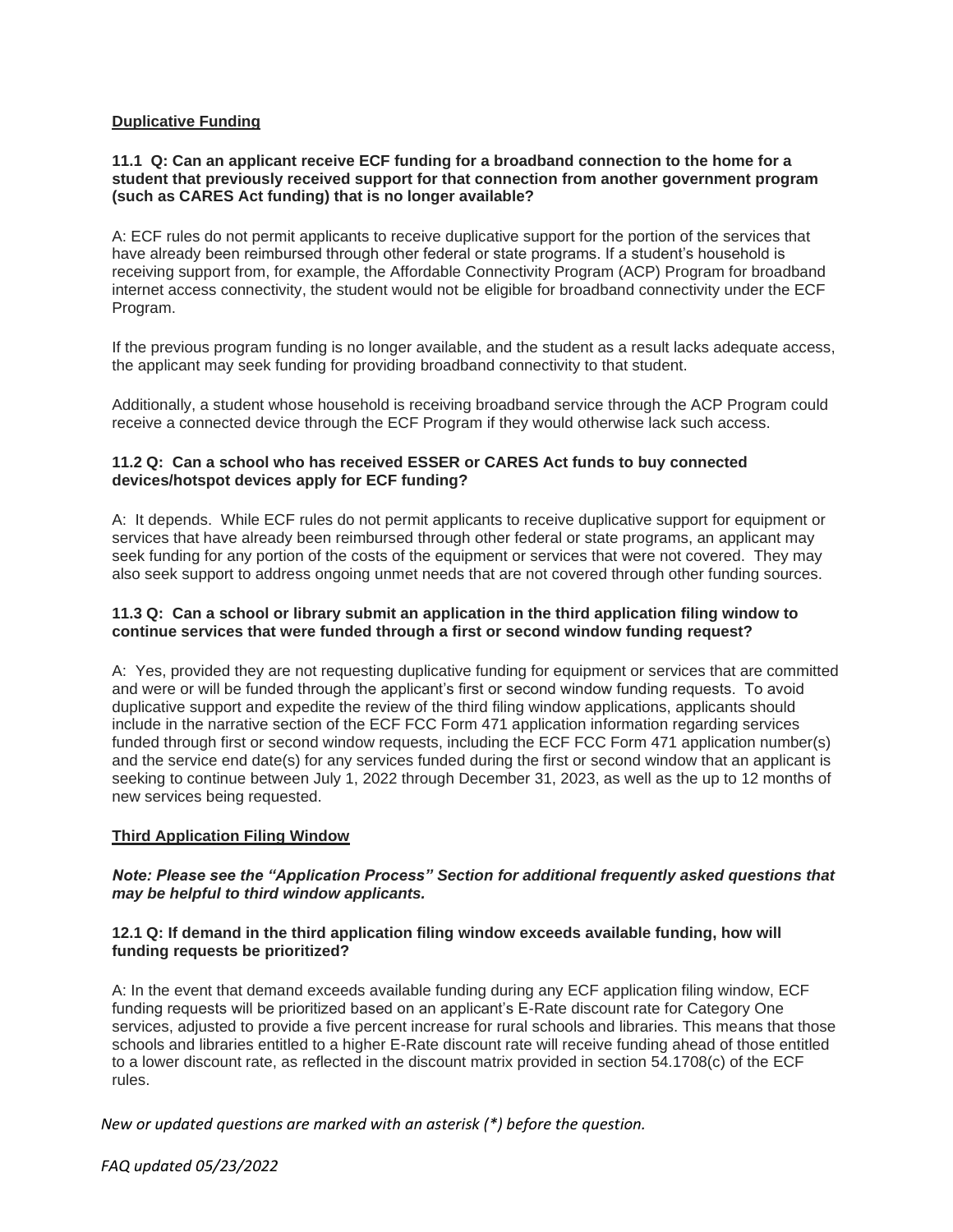As such, if prioritization is required, for ECF applicants applying in the third window that have a validated E-Rate discount, USAC will rely on the applicant's current Category One E-Rate discount rate (adjusted for rurality, if applicable) based on the number of students eligible for free and reduced lunch through the National School Lunch Program (NSLP) to prioritize the review and processing of ECF applications received in the third application filing window. Applicants were permitted to provide updated information regarding their Category One E-Rate discount rate in the narrative box on the their third window application, as specified below in FAQ 12.3. (This information will be validated as part of the application PIA review process.) For ECF applicants applying in the third window that have not participated in the E-Rate program (and, therefore, do not have a validated E-Rate discount rate), USAC will validate their discount rate during the PIA review process.

# **12.2 Q: What if my school or library does not have a validated E-Rate discount because I don't participate in the E-Rate program?**

A: If your school or library does not have a validated E-Rate discount, please be prepared to respond quickly to requests to validate a discount rate, including providing documentation to support the discount rate. Failure to respond promptly could result in your ECF application not being reviewed.

#### **12.3 Q: Due to the pandemic, we have not needed to update our NSLP data in recent year(s) for the E-Rate Program, and our NSLP percentage has increased. Can we update student enrollment or NSLP numbers for the purposes of the third application filing window?**

A: If you want to update your student counts and NSLP data because your NSLP percentage has increased, please provide that information in the narrative box for the first funding request number (FRN) on your third window ECF FCC Form 471.

Specifically, updates should be noted using the following language: "NSLP Update Request: updated NSLP student count xxx; updated student count xxx; and updated NSLP percentage xx%."

This will allow USAC to quickly find the ECF applications that include NSLP updates during the third application filing window. USAC will need to validate any changes made to an applicant's student count and NSLP student count numbers so please ensure you have the documentation needed to validate these requested changes. Updates may not be considered if applicants fail to respond promptly to requests for validation, and USAC may rely instead on existing NSLP percentages.

#### **12.4 Q: Can I apply for ECF support in the third application window if I already received support in one of the first two application windows?**

A: Yes. However, applicants may not request duplicative funding for equipment or services that are committed and were or will be funded through the applicant's first or second window funding requests. To avoid duplicative support and expedite the review of the third filing window applications, applicants should include in the narrative section of the ECF FCC Form 471 application information regarding equipment and/or services funded through first or second window requests.

Please see FAQs 12.4a, 12.5 and 12.8 for additional instructions on what specific information about your first or second window funding request to include in the narrative of a third window funding request.

#### **12.4a Q: Can a school or library submit an application in the third application filing window to continue services that were funded through a first or second window funding request?**

A: Yes, provided they are not requesting duplicative funding for equipment or services that are committed and were or will be funded through the applicant's first or second window funding requests.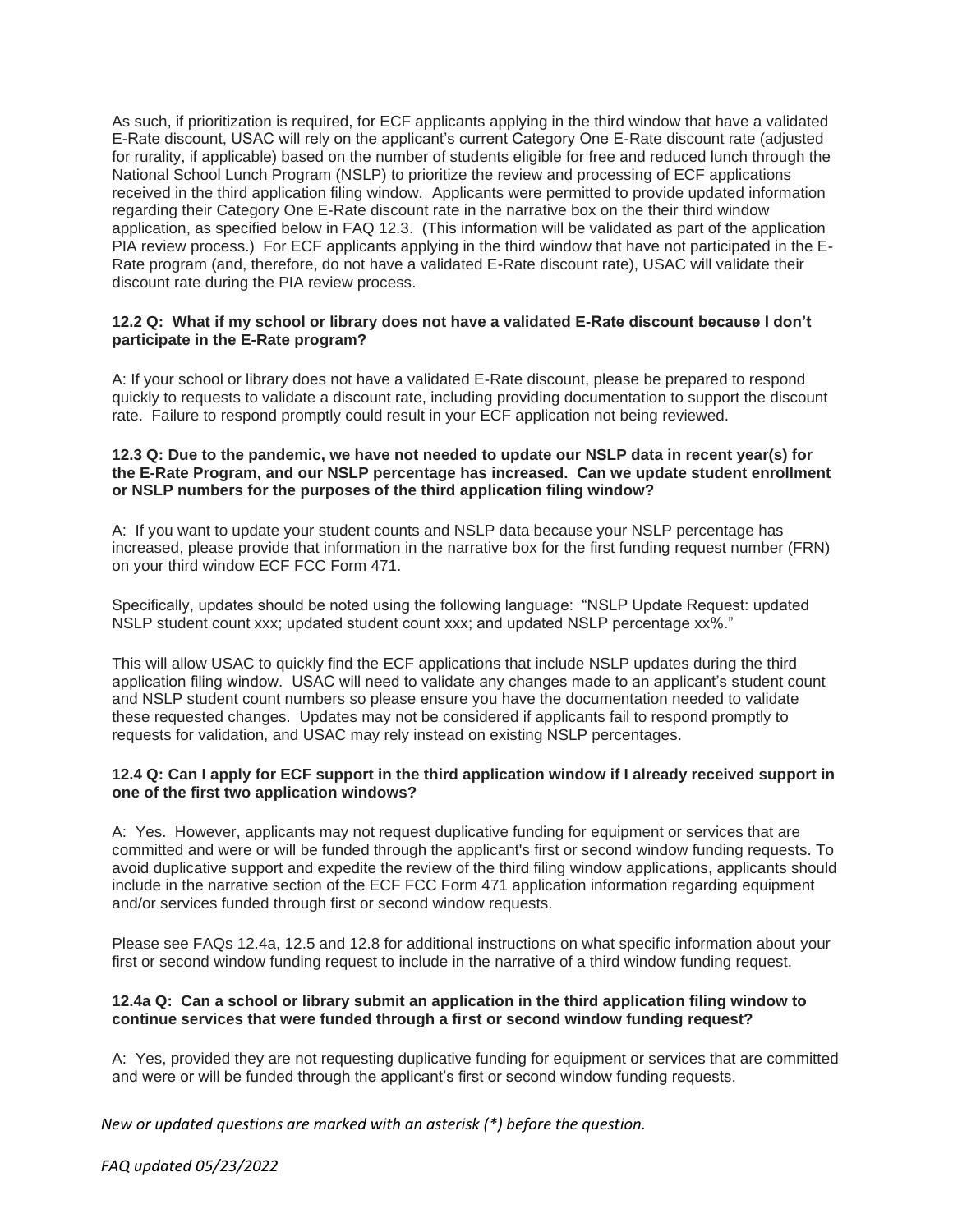To avoid duplicative support and expedite the review of the third filing window applications, applicants should include in the narrative section of the ECF FCC Form 471 application information regarding services funded through first or second window requests, including the ECF FCC Form 471 application number(s) and the service end date(s) for any services funded during the first or second window that an applicant is seeking to continue between July 1, 2022 through December 31, 2023, as well as the service delivery dates for up to 12 months of new services being requested through the third window ECF FCC Form 471 (see [DA 22-309\)](https://www.fcc.gov/document/fcc-announces-third-ecf-application-window).

Please see FAQs 12.5 & 12.6 below for more information about the specific information and language that should be included in the narrative section of third window ECF FCC Form 471 applications for continuing or new recurring services.

## **12.5 Q: What information should we include in our third window ECF FCC Form 471 application if we are requesting to continue receiving services funded through a committed first or second window funding request?**

A: If you are continuing to receive recurring services between July 1, 2022 through June 30, 2023 (see [DA 22-176\)](https://www.fcc.gov/document/wcb-extends-ecf-service-delivery-date-june-30-2023) based on existing ECF commitments, you will need to include the following information about your first or second window funding request in the narrative box for each applicable FRN on a third window ECF FCC Form 471: "Continuing First or Second Window Recurring Service Request: ECF FCC Form 471 Application No.; FRN; Service Start Date; and Service End Date."

You will also need to include the following information about the future recurring services being requested between July 1, 2022 and December 31, 2023 in the narrative box for each applicable FRN on a third window ECF FCC Form 471: "New Third Window Recurring Service Request: ECF FCC Form 471 Application No.; FRN, Service Start Date; and Service End Date."

Note: You may not request duplicative support and may only request up to a maximum of 12 months of recurring service to be received between July 1, 2022 through December 31, 2023. If you will be pausing service, for example, during the summer months, you will need to provide the months of service you are seeking support for based on these existing ECF commitments or the third window ECF funding request. Please also see FAQ 12.7.

# **12.6 Q: What information should we include in our third window ECF FCC Form 471 application if we are requesting new recurring services for the July 1, 2022 through December 31, 2023 funding period of the third application filing window?**

A: In the third application filing window, you will need to include the following information in the narrative box for each applicable FRN on a third window ECF FCC Form 471: "New Third Window Recurring Service Request: ECF FCC Form 471 Application No.; FRN, Service Start Date; and Service End Date."

Note: You may only request up to a maximum of 12 months of recurring service to be received between July 1, 2022 through December 31, 2023. If you will be pausing service, for example, during the summer months, you will need to provide the months of service you are seeking support for based on the third window ECF funding request. Please also see FAQ 12.7.

#### **12.7 Q: Our school usually pauses recurring services during the summer months when it is not in session. If we plan to pause services, can we still request ECF support for nonconsecutive months during the relevant funding period?**

A: Yes. If a school or library will be pausing service, for example, during a school's summer break, they will need to provide the specific months of service they are seeking ECF support for based on the